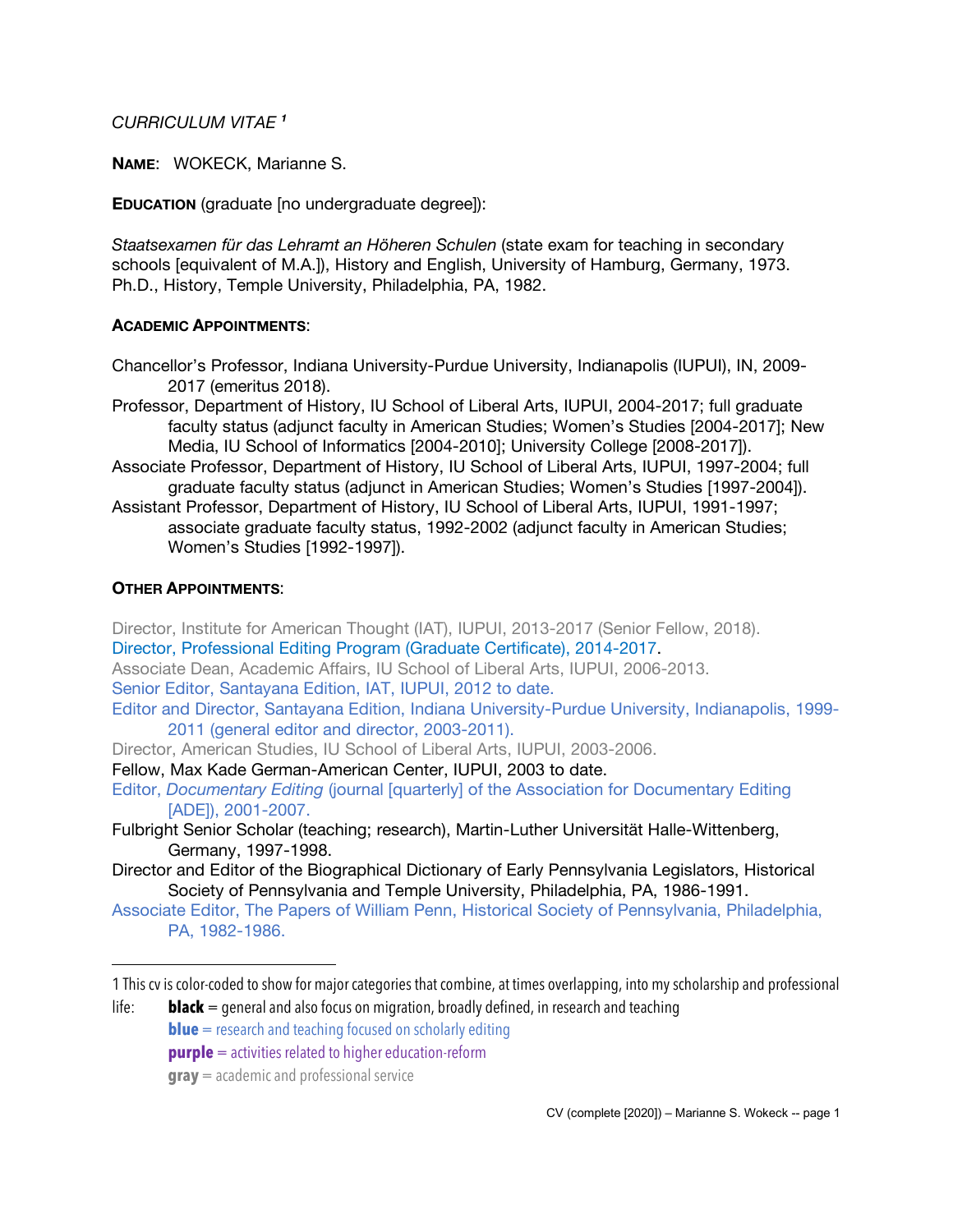- Chair of Fellowship Committee, Philadelphia Center for Early American Studies, University of Pennsylvania, Philadelphia, PA, January-April 1994.
- Commonwealth Speaker of Pennsylvania (lecturer for the Pennsylvania Humanities Council on William Penn and immigration to colonial Pennsylvania, 1986.
- Lecturer for the U.S. Embassy in Bonn, Germany, and the United States Information Service in connection with celebrations of the German-American Tercentenary (Büdingen, Bonn, Frankfurt, Walldorf, Stuttgart), 1983.

### **PROFESSIONAL ORGANIZATIONS**:

American Association of University Professors American Historical Association American Philosophical Society Association of American University and Colleges Association for Documentary Editing Coordinating Committee on Women in the Historical Profession/Conference Group on Women's **History** Council of Editors of Learned Journals Immigration History Society Indiana Association of Historians Library Company of Philadelphia (member) Omohundro Institute of Early American History and Culture (associate member) Organization of American Historians Pennsylvania Historical Association Pietism Studies Society for German American Studies Society for the Advancement of American Philosophy

# **HONORS AND AWARDS:**

# Spirit of Philanthropy Award, IUPUI, 2016.

Latino Studies Program Award, IU School of Liberal Arts, IUPUI, 2015. Women's Leadership Award, IUPUI, 2003, 2004; "Veteran" Faculty, 2013. The Morton N. Cohen Award for the best letter press edition (*The Letters of George Santayana, Books Seven* and *Eight*) awarded by the Modern Language Association, 2010. IUPUI Jaguars Favorite Professor Recognition, IUPUI, Spring 2005, Spring 2015, Fall 2016. IUPUI Jaguars Men's Soccer Professor Certificate of Appreciation, IUPUI, 2002. Outstanding Advisor Award, School of Liberal Arts, IUPUI, 1993, 1997, 2005.

IU Teaching Excellence Recognition Award [TERA], IUPUI, 1997.

Alwin S. Bynum Award for Excellence in Academic Mentoring, IUPUI, 1996.

#### **GRANTS AND FELLOWSHIPS**:

- Albert J. Beveridge Grant for Research in American History, American Historical Association, "European Sources for the Study of German Migration Colonial Pennsylvania" [\$1,000], 1982.
- National Endowment for the Humanities Travel to Collections Grant, "Port Records about the Business of Transporting European Emigrants to the American Colonies" [\$750], 1985.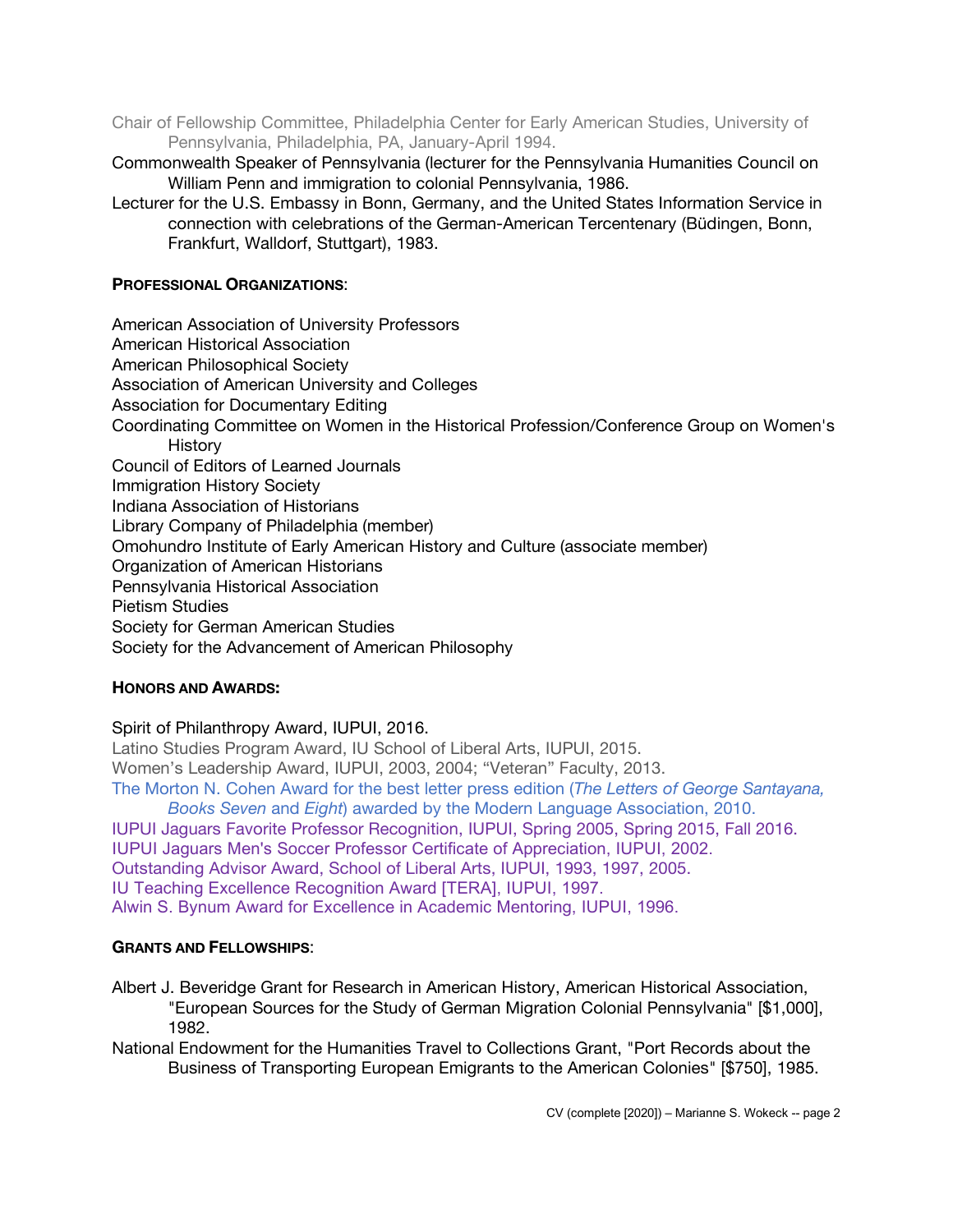- National Endowment for the Humanities (Research Division, Tools), "Biographical Dictionary of Early Pennsylvania Legislators" [\$490,000], 1986-91.
- National Endowment for the Humanities Travel to Collection Grant, "Merchants' Accounts about the Importation of Passengers to the Delaware Valley before the American Revolution" [\$1,000] June-July 1992.
- IUPUI Faculty Development Grant, "Incorporating Writing into Teaching," May 1992.
- IUPUI Summer Research Fellowship, "Exploring the Business of the Transporting Servants and Passengers Across the Atlantic" [\$6,000], June-July 1992.
- Philadelphia Center for Early American Studies, Fellowship (non-stipendiary), "Exploration of the Processes of Acculturation in Colonial Pennsylvania," September 1993-May 1994; administration and chair of Fellowship Selection Committee [\$2,000], February-April 1994.
- David Library of the American Revolution, Research Fellowship, "Edition of a German Journal of the American Revolution (1776-80" [\$5,000], January-May 1994.
- IUPUI Technology for Instruction Grant [\$4,000], February-December 1995.
- IUPUI Honors Course (H105) Development Grant [\$3,500], May-July 1995.
- IUPUI General Education Grant [\$1,000], June-December 1995.
- IUPUI Summer Research Fellowship, "The Business of Transporting Irish and Passengers and Servants to Colonial America" [\$6,000], June-July 1996.
- Member of the International Seminar on the History of the Atlantic World , 1500-1800 [= Andrew Mellon Foundation Grant], Harvard University, September 1996.
- IU Teaching Excellence Recognition Award [TERA, \$1,000], May 1997.
- Fulbright Senior Scholarship [DM42,000], September 1997-July 1998.
- School of Liberal Arts, Summer Teaching Grant [\$5,000], June-July 1999.
- IU Overseas Travel Grant [\$500], July 2000.
- IUPUI Study in a Second Discipline Grant [\$6,000], August 2000-July 2001.
- IUPUI Planning Grant for the Consortium of Scholarly Editions [\$15,000], February-August 2001.
- Summer Institute for Women in Higher Education Administration [\$7,000], Bryn Mawr College, Philadelphia, PA, June-July 2001.
- IU Short-Term Faculty Exchange, Hamburg University, Germany [c \$5,000], August 2001. IU Arts and Humanities Initiative Grant [\$34,000], July 2001-June 2002.
- Isaac Comly Martindale Fund Fellow [\$2,000], American Philosophical Society, Philadelphia, PA, November 2001.
- Andrew W. Mellon Foundation Resident Research Fellowship [\$1,600], Library Company of Philadelphia, PA, April 2002.
- National Endowment for the Humanities (Research Division: Editions), Santayana Edition [\$60,000], 2002-2004, 2004-2006 [\$150,000], 2006-2010 [\$210,000].
- SLA Small Grant for Teaching Using New Technologies [\$1,500], Summer 2003.
- Development Grant, Tutorial Guide for American History I, University College [\$2,000], 2004- 2005.
- IUPUI Small Grant for piloting the use of Oncourse CL for Academic Program Review [\$2,500], 2005.
- EMPOWER mentor grants (3) [\$1,500], Office for Women, IUPUI, 2012-2013.

#### **TEACHING ASSIGNMENTS**:

Over 3,000 students enrolled in a variety of undergraduate and graduate history (HIST) and related courses, including: H105: American History I; A301: Colonial and Revolutionary America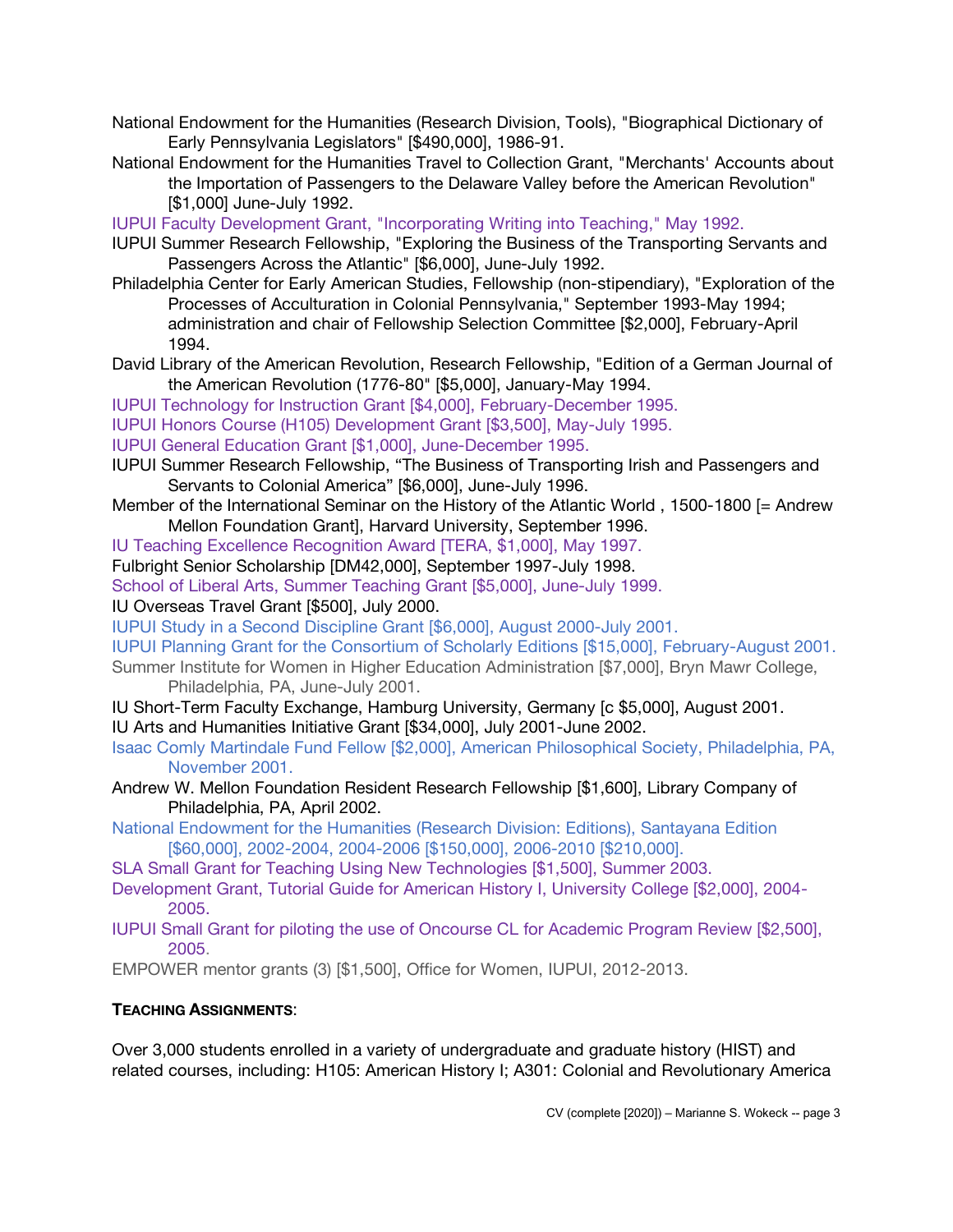I; A302: Colonial and Revolutionary America II; H215: Introduction to History; H306: Sex Roles and Society in American History; H399: Honors Project; A411/H547: Historical Editing; A421/511 Family and Household in the Atlantic World; J495: Proseminar in History (capstone course in the major); K495: Independent Study; AMST-A499: Senior American Studies Tutorial; H543: Practicum in History; H575: Readings in History; ENG-L590 Practicum/Internship (English); H650: Graduate Colloquium in American History; H898: Graduate Independent Research; H898: MA Thesis; service as director or member of MA and PhD Thesis committees**<sup>i</sup>** .

## **PROFESSIONAL SERVICE**:

state and regional (listed in alphabetical order):

- Association of American University Professors [AAUP], (IUPUI chapter executive committee [president 2000-2017]; state representative [2006-2017]), 1999-2017.
- Biographical Dictionary of Early Pennsylvania Legislators, Temple University, Philadelphia, PA, advisory council, 1991-2003.
- German Society of Pennsylvania Library and Cataloguing and Preservation Project, Philadelphia, PA, 1990-1991.
- Indiana Association of Historians (council, 2002-2017; Program Committee [2003, 2005 annual meetings], 2002, 2004; vice president, 2008-2009; Nominations Committee [chair, 2009]; president, 2009-2010), 1992-2017.
- Indiana Commission of Higher Education, Course Transfer Library Academic Panel (Social and Behavioral Sciences) Member, 2012-2017.
- Indiana Commission of Higher Education, Faculty Nomination Committee, 2014.
- Indiana Women's History Association, Inc. (board [March 2001 conference chair; vice president, 2001-2007; president, 2007-2017; Publications Committee, 2002-2017]), 2000-2017.
- Indianapolis Re-Entry Educational Facility Community Advisory Board, 2010-2017.
- Indianapolis Women's Prison Community Advisory Board, 2008-2011.
- Max-Kade German American Center (fellow), Indianapolis, IN, 1995 to date.
- Pennsbury Manor, PA, Consulting Scholar, development of orientation video, 1997.
- Pennsylvania Historical Association, Council, 1986-90; 58<sup>th</sup> annual meeting program chair, Selingsgrove, PA, 1989; Philip-Klein-Prize Committee (chair), 1991.
- Philadelphia Center for Early American Studies, Advisory Council, University of Pennsylvania, Philadelphia, PA, 1993-1994.
- Publications of the Indiana German Heritage Society, Editorial Board, 1994-1998.

national and international (listed in alphabetical order):

- Association for Documentary Editing, Publications Committee 2001-2007); Local Arrangements Committee for annual meeting at Indianapolis (co-chair), 2004.
- Biographical Dictionary of Early Pennsylvania Legislators, Temple University, Philadelphia, PA, 1991-1997.
- Conference Co-chair, international symposium, The Impact of Halle Pietism on Colonial North America and the Young United States, Martin-Luther-Universität Halle-Wittenberg, Germany, 2001-2002.
- Editorial Board, *Yearbook of German-American Studies* (Society for German American Studies, 2007 to date.
- Editorial Board, Pennsylvania German Society (Pennsylvania German History and Culture Series of the Penn State University Press), 2000-2010.
- Editorial Advisory Board, *Journal of Scotch-Irish Studies*, 2002-2017.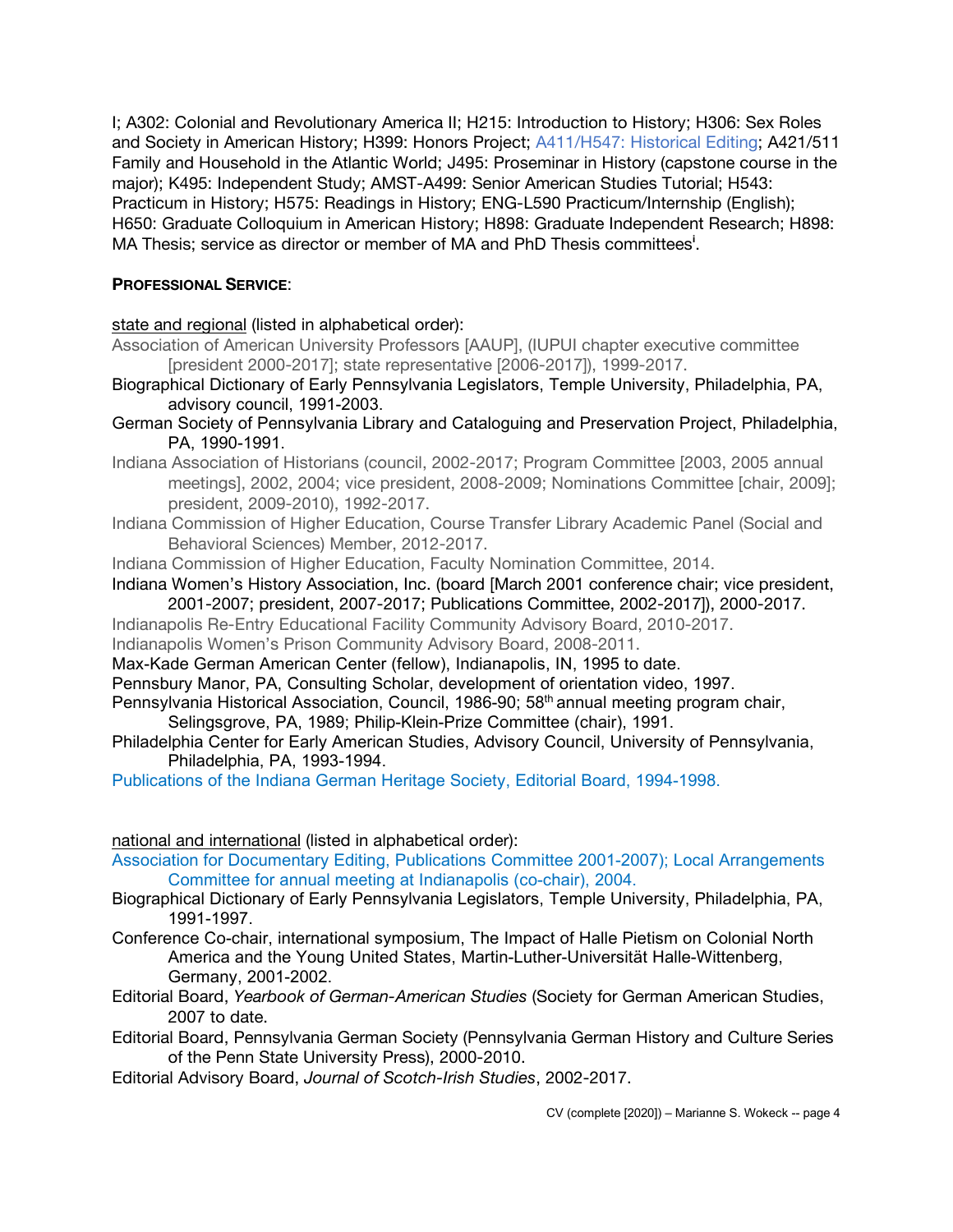- General Education Syllabi and Assignment Scoring Guide Project, Amber Duncan (Lumina Foundation), Indianapolis, IN, 2013-2014.
- German Society of Pennsylvania, Philadelphia, PA, Library Committee (chair), 1986-1991; Library and Cataloguing and Preservation Project, Research Advisory Board, 1990-1997.
- Max-Kade Institute, Penn State University, Advisory Council and Editorial Board (German History and Culture Series of The Penn State University Press), 1997-2009.
- National Advisory Board, Historical Society of Pennsylvania, Philadelphia, PA, 2008-2013. New England Historic Genealogical Society (advisory council for exhibit on the history of the
- family), 1994-1995.
- Quality Collaboratives Project, supported Association of American Colleges & Universities (AAC&U), IU School of Liberal Arts (SLA) liaison (focus on English, especially Writing, Mel Wininger was the SLA representative and led the collaboration with Ivy Tech), 2012- 2013.

Pennsylvania Historical Association (Philip-Klein-Prize Committee [chair]), 1991. Pennsylvania Humanities Council, consultant for grant for PBS documentary on the first

amendment of the U.S. Constitution "First Freedom," 1991.

Peer Review of Teaching (IUPUI Department of History representative for American Association of Higher Education [AAHE] pilot project; course portfolio working group), 1994-2000.

Philadelphia Center for Early American Studies, advisory council, Philadelphia, PA, 1993-1994. Pietism Studies, Steering Committee, 2002-2014.

- Reviewer for the Council for the Humanities of Netherlands Organization for Scientific Research (NWO, the Dutch Research Council), 2006, 2016.
- Reviewer (panelist) for the National Endowment for the Humanities (Research Division), 1991, 1993, 1994, 1999, 2007, 2011, 2017.
- Tuning USA: administered in Indiana in three disciplines (Chemistry, Education, History) by the Indiana Commission of Higher Education (co-chair of the History team; member of follow-up planning team [Ken Saur, Commission of Higher Education; Keith Anliker, IUPUI], including creation of Commission for Higher Education project of Core Transfer Library Academic Panels), 2009-2012.
- Tuning EU & USA: member of international advisory group whose goal is to explore ways for evaluating "Tuning" efforts in Europe and America, an effort initiated and supported by the Lumina Foundation, 2010-2014.
- Tuning USA, director, Institute for Evidence Based Change (IEBC), 2015-2016.
- Tuning History (project member): American Historical Association project to tune history nationally, supported by the Lumina Foundation, 2011-2017.
- Director, Curriculum to Career Choices (CtCC) *SmartPathways*, Institute for Evidence-Based Change (IEBC), 2016-2018.
- United States Scholarship Panel for the Ulster-American Folk Park, Omagh, Northern Ireland, 2001-2017.

**UNIVERSITY SERVICE** (in alphabetical order):

IU system-wide (in alphabetical order):

Academic Continuity Taskforce, 2009-2010.

- Arts & Humanities Initiative, panelist, 2002-2003, 2003-2004. Distributed Education Board of Directors, 2001-2003.
- Executive Committee, Faculty Council [(UPUI; liaison to Faculty Compensation and Benefits Committee), 2000-2001.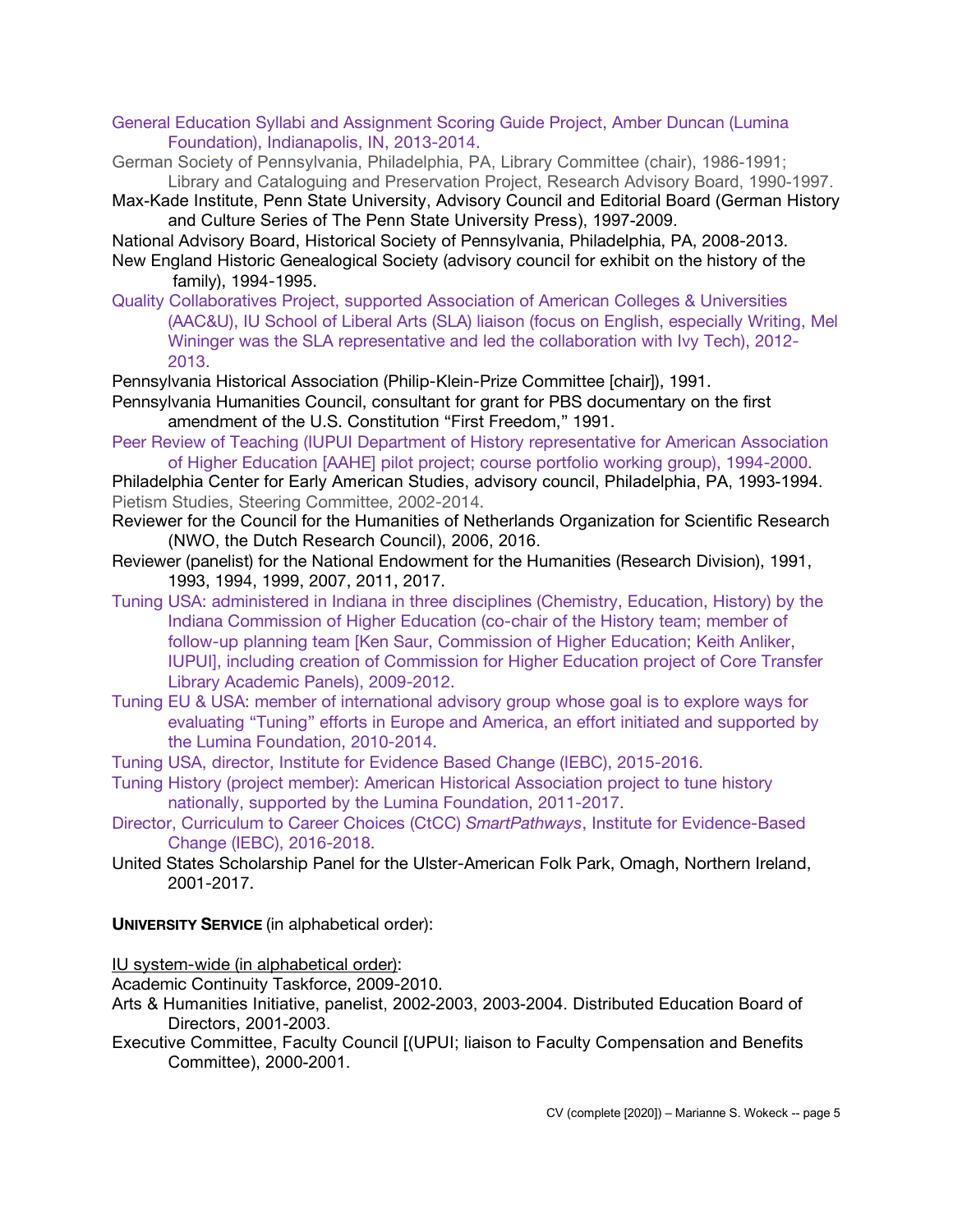Graduate Council, 2003-2016.

IU Bicentennial Steering Committee, 2016.

IU-FUB Joint Research Fund Selection Committee, 2016-2017.

IU Grand Marshal, IUPUI commencement, May 2016, May 2017, May 2018.

IU Grand Marshal, installation of IUPUI chancellor, November 2015.

IU President Search Committee, 2002-2003.

IU President's Informal Advisory Group, 1997-2002.

Online Education Technologies Advisory Group, Office of Online Education, 2012-2014.

Search Committee for Vice President of Research, 2015.

Steering Committee, ICUE Math (IU system-wide NSF grant to integrate Mathematics more generally into the curriculum), 1995-1997.

University Faculty Council, 2008-2009 (Agenda Committee, 2009), 2014-2016 (co-secretary, 2014-2016).

University Honorary Degree Committee, 2009-2010.

IUPUI campus (in alphabetical order):

Academic Policies and Procedures Committee, University College, 2012-2017. Academic Program Committee, 2008-2010.

Action Team (member): Honors College, 2006; Honors College Taskforce, 2007.

Ad-hoc Undergraduate Curriculum Committee, 2006-2007.

Advisory Board, Center for Teaching and Learning, 2008-2010.

Affirmative Action Council, 2006-2009.

American Association of University Professors (IUPUI chapter executive committee [president 2000-2017]; state representative [2006-2013]), 1999-2017.

Associate Dean Search Committee, School of Engineering and Technology, 2013.

BLUE Pilot Group (online student evaluations), 2014-2016.

Boards of Review (chair and member), 2005, 2013, 2016.

Budgetary Affairs Committee, including "cluster conversations," 2008-2014.

Bynum Award Committee, 1997, 2001.

Chancellor's Professor Selection Committee, 2007-2008 (chair in 2008), 2010, 2012-2014.

Committee for People with Disabilities, 2006-2013.

Committee on Teacher Education, 2006-2008.

Committee on Teaching, faculty coordinator for students' evaluations, 1992-93.

Core Curriculum Committee, 1999-2000.

Council on Retention and Graduation, Steering Committee, 2006-2013.

Crispus Attucks Medical Magnet High School Council, 2009-2017.

Electronic Faculty Portfolio Committee, 2006-2017.

Enrollment Management Council, 2006-2013.

Equal Opportunity Council (chair), 2008-2013.

Enrollment Management Advisory Council, 2014-2016.

Faculty Affairs Committee, 2008-2014, 2016-2017 (chair).

Faculty Annual Report (FAR) Taskforce, 2014-2015.

Faculty Career Flexibility Taskforce, 2006-2009.

Faculty Club, board member, 2009-2017; vice president, 2012-2015.

Faculty Compensation and Benefits Committee (IUPUI and Co-Chair of UFC committee), 1999- 2000.

Faculty Council, Executive Committee, 2000-2001, 2004-2008, 2012-2014 (liaison to Academic Affairs; Budgetary Affairs; Faculty Affairs Committees), 2014-2016 (chair).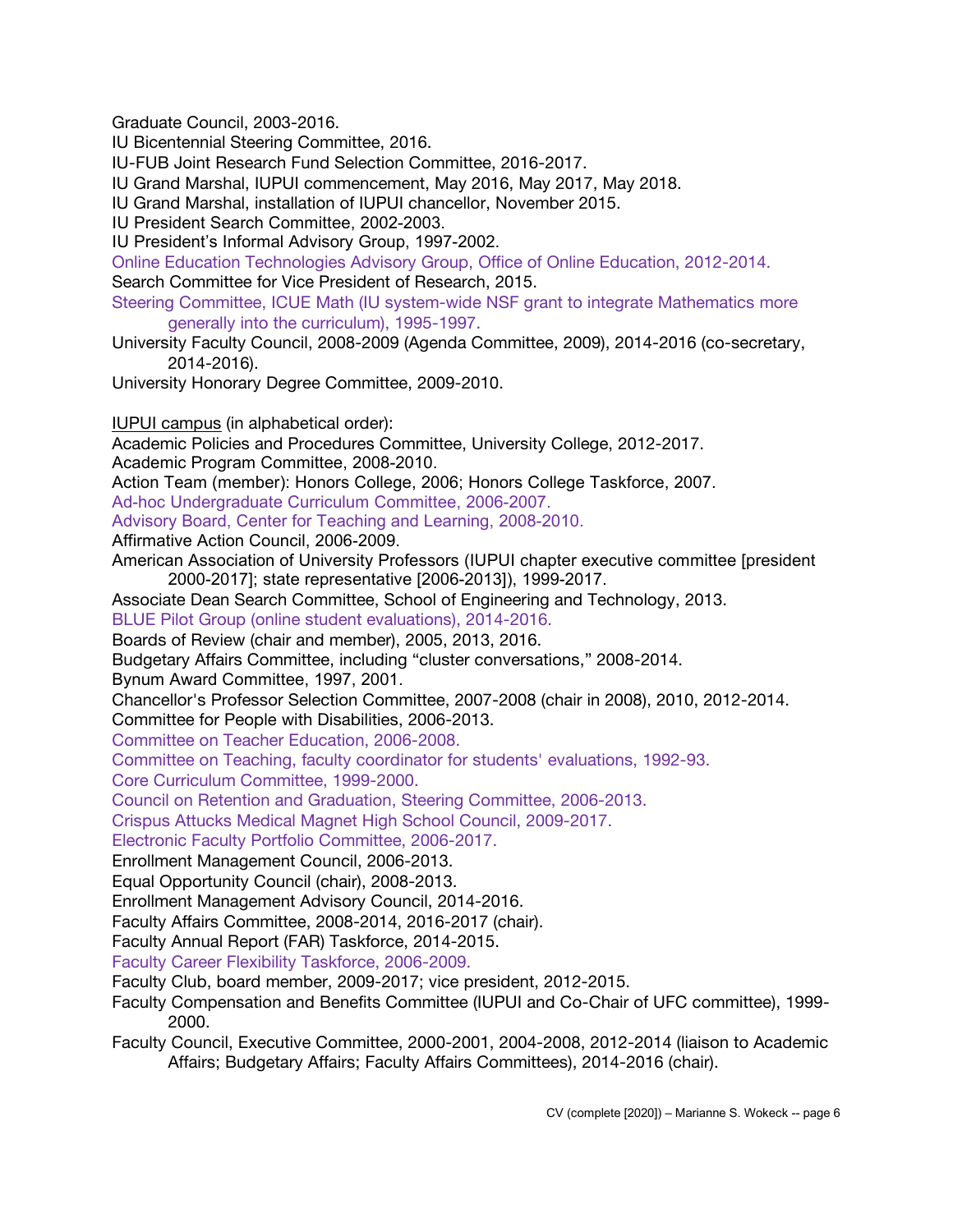Faculty Council President, 2014-2016.

Faculty Grievance Panel Member and Boards of Review (ad hoc and one-time), 2005, 2012.

Faculty Roles, Responsibilities, Recognition, and Development (FRRRD), University College, 2012-2017.

Faculty-Staff Relations Committee, 2016-2017.

Foundations of Excellence—Transfer Focus, Steering Committee and Faculty Dimension, 2015.

Future Faculty Teaching Fellows Steering Committee (campus liaison), 2006-2013.

Gateway Advisory Board, 2006-2009.

General Education Study Group, 1992-1993.

General Education (ad-hoc) Taskforce, 2010-2011.

Graduate Affairs Committee, 2003-2013.

Graduate Office Review (IUPUI team member), 2013.

Head Marshal, IUPUI commencement, May 2009, 2010, 2012, 2013, 2015.

Honors College Action Team; Taskforce, 2007-2008.

Honors College Advisory Council, 2012-2014.

Honors College Founding Dean Search Committee (chair), 2008-2009.Honors College,

Leadership Minor, oversight team member, 2012-2015.

Intergroup Dialogue (IGD) facilitator training, IUPUI, 30 July-1 August 2012.

Intergroup Dialogue Initiative at IUPUI (IGD-CC Steering Committee, 2013-2017), 2009-date; Intergroup Dialogue Facilitation: Gender, 13-14, 18-19 May 2015.

IUPUI Campus Day, November 1994.

IUPUI Mediation Training, January 2009.

IUPUI Next Generation 2.0 Leadership Steering Committee, 2015-2016.

Learning Environment Committee, 2006-2009.

Master Planning Advisory Committee, 2007-2009.

E. C. Moore Symposium (2013 and 2014) Planning and Proposal committees, 2013-2014.

New Academic Directions, Working Group C (Merger of IU School of Liberal Arts and Purdue School of Science?), 2011-2012.

Office for Women, Advisory Board, 2004-2017.

Peer Review of Teaching (IUPUI Department of History representative for American Association of Higher Education [AAHE] pilot project; course portfolio working group), 1994 to 2000.

Primary Committee (promotion and tenure), Fairbanks School of Public Health, 2016-2017. Program Review and Assessment Committee [PRAC], 2001-2003, 2006-2009.

Program Review, Museum Studies Program, 2002.

Review Committee, Mark Brenner, 2004.

Review Committee for Uday Sukhatme, Executive Vice Chancellor and Dean of Faculties, 2011- 2012.

Review Committee, Director of IUPUI Graduate School, 2013.

Review Committee, Executive Associate Dean, IUPUI School of Informatics and Computing, 2017-2018.

Search Committee, Founding Dean of Honors College (chair), 2008-2009

Search Committee, Senior Associate Vice Chancellor for Academic Affairs, 2013.

Search Committee, Director of IUPUI Graduate School, 2014.

Search Committee, Associate Vice Chancellor of DUE and University College Dean, 2016.

Search Committee, Vice Chancellor of Student Affairs, 2016.

Strategic Directions Study Group (Assessment), 1994-1995.

Strategic Planning Taskforces: Faculty Talent (co-chair); Graduate Education;

Internationalization; Student Success, 2012-2014.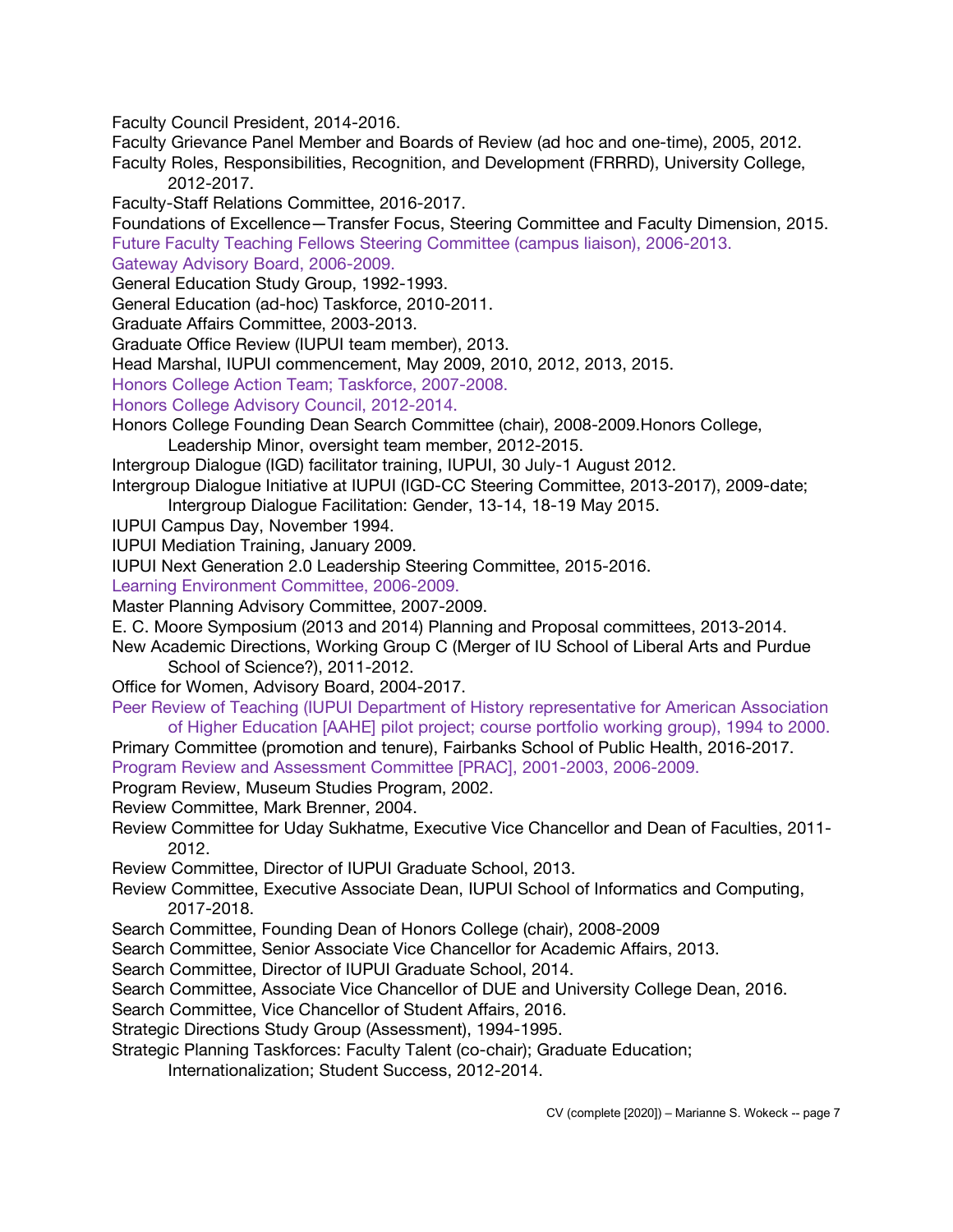Student Affairs Committee, 1996-1998.

Taskforce to Explore a Comprehensive Student Record, 2015-2017.

Taskforce to Explore Reorganization of School of PETM and SHRS, 2017.

e-Portfolio Initiative Task Force, 2016-2017.

Faculty Development and Center for Teaching and Learning Task Force, 2016.

Marketing and Recruitment Taskforce, 1997.

Taskforce to Develop Guidelines re Faculty Data, 2016-2017.

University Club at UPUI [formerly Faculty Club, see above], president, 2015-2018; board member 2018-2020.

University College: APPC; FRRRD; Outstanding Advisor Selection Committee, 2012-2017. Welcoming Campus Steering Committee, 2016-2017.

School of Liberal Arts

Agenda Council, School of Liberal Arts, 1996-1998 [= member of Nominations Committee; ex officio member of Resources and Planning Committee; Technical Services Committee]; 1999-2001 [= ex officio member of Academic Affairs, Standards and Policies, and Teaching and Advising Committees].

Coordinator of searches for Public Scholars in African America (three positions created with CTE funds [campus-wide competitive application for support]), 2006-2007.

Discretionary Bonus Committee, 2006-2013.

Explore IUPUI, 2002, 2003, 2004.

Faculty Affairs Committee (administrative liaison), 2006-2013.

Graduate Curriculum Committee, 2007-2013.

Institute for American Thought (executive committee member), 2003-2017.

Langsam/Oswalt Summer Fellowship Committee (convener), 2006-2013.

Max-Kade German-American Center, IUPUI, (executive committee member), 1998-2017.

Primary Committee for tenure and promotion (Roesch), 2016-2018.

Primary Committee for promotion (Wilson, Jeffrey), 2011.

Primary Committee for promotion (Dwyer), 2015.

Primary Committee for promotion (Anton), 2012.

Promotion and Tenure Committee (convener; resource), 2006-2013.

Resources and Planning Committee, 1991-1992, 1994-1996, 2003-2004.

Search Committee, Associate Dean for Research, 2012.

Taskforce for the Consortium of Scholarly Editions (CSE) and the Institute for American Thought (IAT), 2000 to 2003.

Undergraduate Curriculum and Academic Standards and Policies Committee (administrative liaison), 2006-2013.

- Women's Studies, Interim Coordinating Committee [= executive committee during vacancy in WOST directorship], 1999-2000.
- Women's Studies, Long-Range Planning Committee, 1991-2013; Research Committee (chair), 1992-93; Executive Committee, 1995-96, 1998; Academic Affairs Committee (chair), 1998-1999.

Department of History:

Annual Review Committee (chair), 2006-2007. (ad hoc) Assessment Committee, 1999-2017. Careers in History, February 1996, 1999.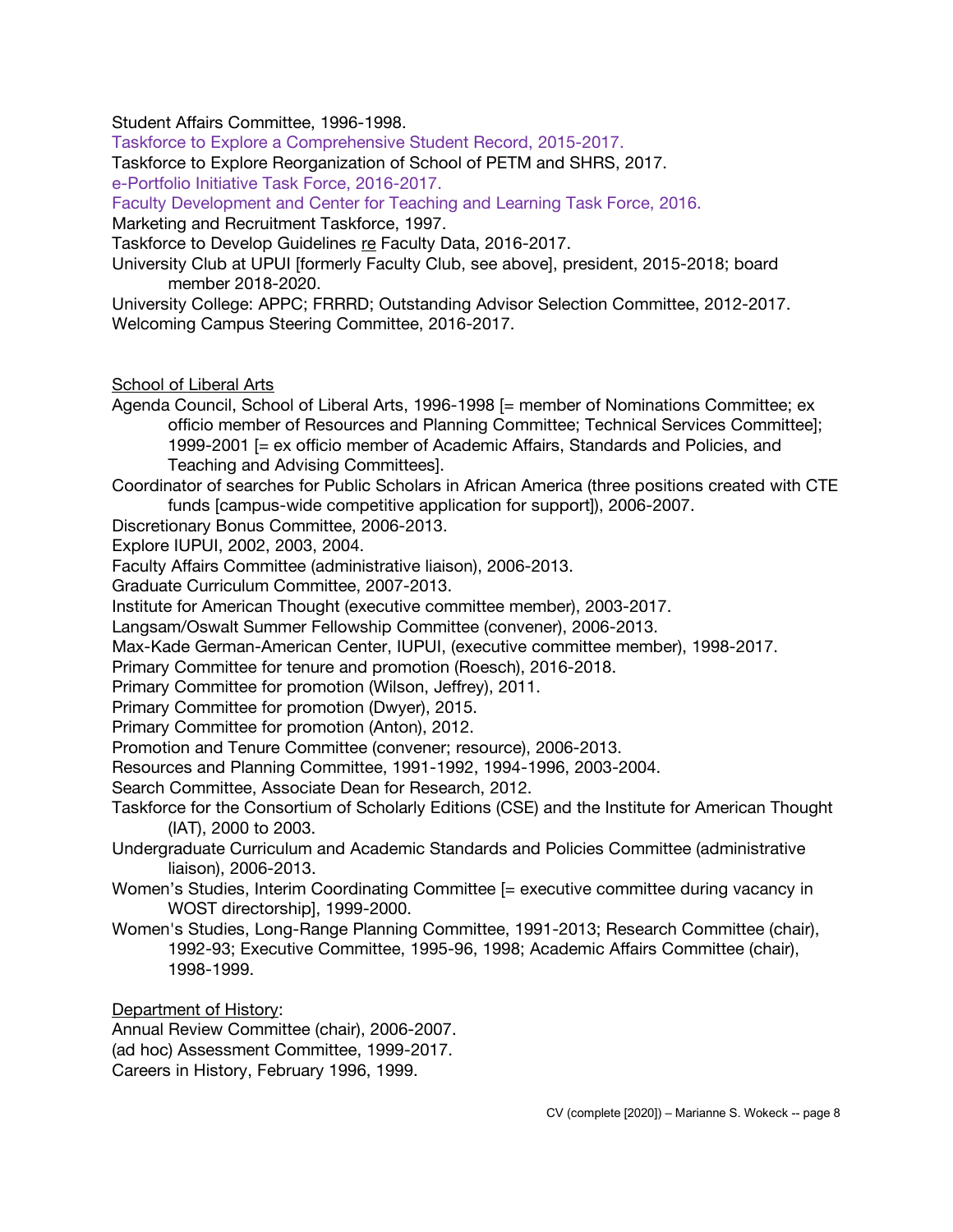Coordinator, History Academic Program Review, 1995-1996; 2005-2006.

Department of History, Recording Secretary, 1991-1992Digital Humanities Initiative Group, 2014-2015.

Department of History, Search Committee (Modern Britain), 1996-97.

Department of History, (ad hoc) Academic Review Committee, 1995-96.

Department of History, Distance Learning Committee, 1992-95.

Director of Undergraduate Studies in History, 1998-2001; 2002-2005.

Faculty Advisor for History Majors, 1992 to date, formal counseling (director of Undergraduate History Society, faculty advisor,1999.

History Society, faculty advisor, 1991-1993; 1996-1997, 1999.

Search Committee (Renaissance and Reformation), 2003.

Search Committee (Public History), 2002.Careers in History, February, 1999.

Search Committee (U.S. and Philanthropic Studies), 1999.

Search Committee (Africa/Middle East [chair]), 1998-1999.

Strategic Planning Committee (ad-hoc; chair), 2014-2015.

Strategic Planning and Steering Committee (chair), 2016-2017.

Studies in History, 1994-1999).

Teaching, Curriculum, and Advising (TCA) Committee (including introductory history courses in IUPUI's general education common core), 2012-2017.

# **OTHER PROFESSIONAL ACTIVITIES**:

*Conference Papers* (including comments and workshops):

"Capitalizing on Hope: The Business of Transporting Emigrants across the Atlantic before the American Revolution," paper presented at the symposium "Transatlantic

Communication: Cultural and Economic Aspects of the 18th and 19th Century Migration," at the University of Hamburg, Germany, January 1992.

"Migration, Culture, and Mobility: British North America from a Continental Perspective," [comment] annual meeting of the Organization of American Historians, Chicago, April 1992.

"Family in Early America," [comment] national conference "Lois Green Carr—The Chesapeake and Beyond: A Celebration," College Park, MD, May 1992.

- "Charting Courses between Assimilation and Persistence: German Settlement in the American Colonies," paper presented at the conference "Peopling the New World. The Transfer of Ideas, Customs, and Social Institutions from Central Europe to the Middle Colonies in the 17th and 18th Centuries," sponsored by the German Historical Institute and Penn State University, University Park, PA, October 1992.
- "Religious and Economic Reactions in England to Immigrants from Europe," [comment] annual meeting of the American Historical Association, Washington, D.C., December 1992.
- "Family, Religion, and Social Change in Antebellum America," [comment] annual meeting of the Indiana Association of Historians, Ball State University, February 1993.
- "'The Desert Is Vast and the Sheep are Dispersed': Muhlenberg's Views of the Immigrant Church," paper presented at the international Muhlenberg conference, Lutheran Theological Seminary, Philadelphia, PA, November 1993.
- "'In the Western Desert': Struggles for Independence and Democracy in the German Lutheran Congregations of the Mid-Atlantic Colonies," Indiana Association of Historians, annual meeting, New Harmony, IN, February 1994.

"Heinrich Melchior Muhlenberg and the German Immigrant Church," Washington Area Early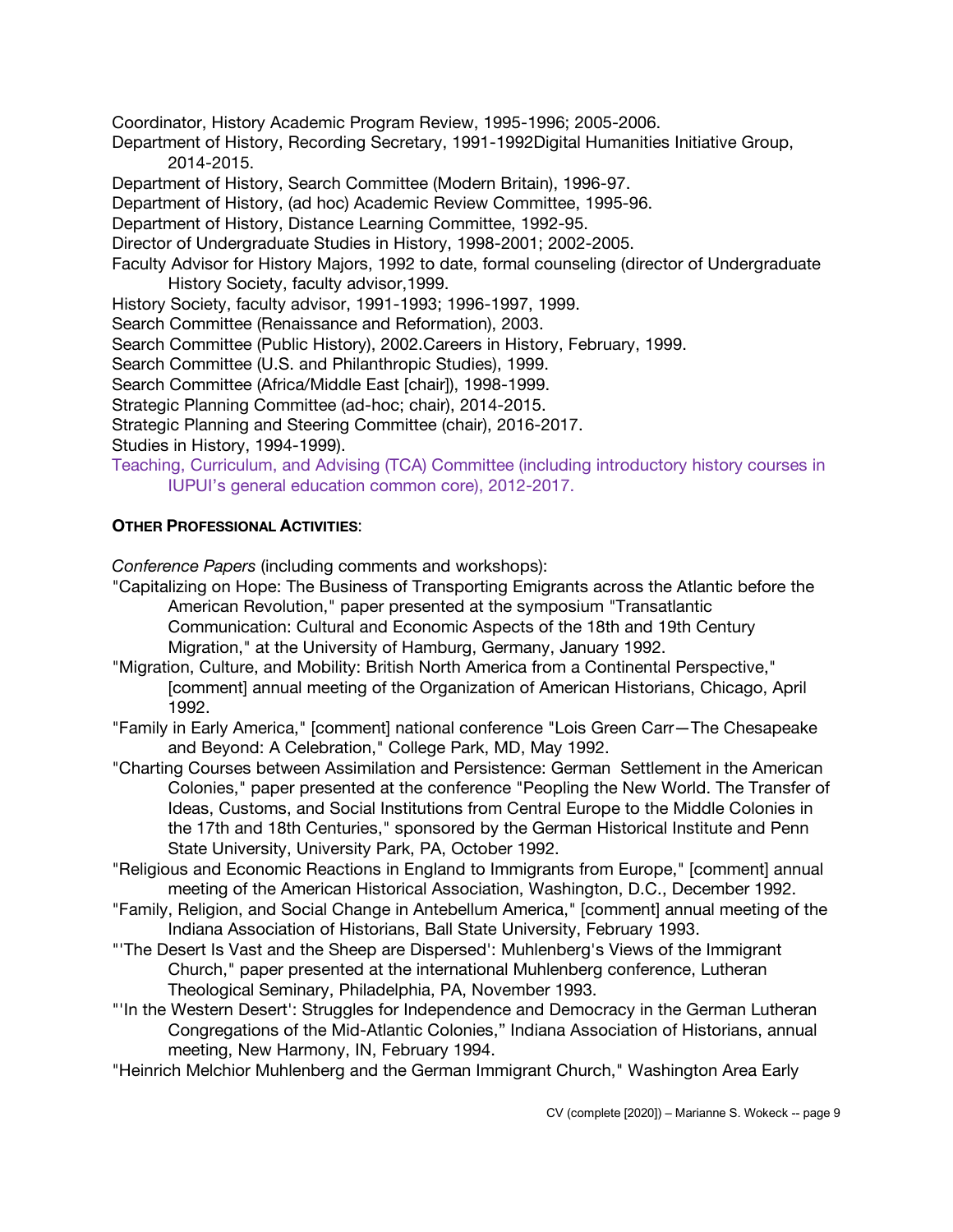American Seminar, University of Maryland, College Park, March 1994.

- "Contemplating the Crazy Quilt of German Settlement in Colonial America," keynote (banquet) address, 18th Annual Symposium of the Society for German-American Studies, Pennsylvania State University, College Park, April 1994.
- "Irish Migration to Pre-Revolutionary Pennsylvania," International Migration Seminar, Population Institute for Research and Training, IUB, September 1994.
- "Patterns of German Settlement in the North American Colonies," Philadelphia Center for Early American Studies, Philadelphia, November 1994.
- "Negotiating the New World: Cultural Brokers in the Middle Colonies," [chair and comment] First Annual Conference, Institute of Early American History and Culture, Ann Arbor, MI, June 1995.
- "Difficult Dialogues about Standards: Assessing Student Learning, Assignments, and Grading as Part of the Peer Review of Teaching, AAHE conference "From Idea to Prototype: The Peer Review of Teaching," Washington, DC, June 1995.
- "Immigrants in American Society," [comment] Pennsylvania Historical Association, annual meeting, October 1995.
- Course Portfolio Working Group, AAHE conference "Peer Review of Teaching," Washington, DC, June 1996; Stanford University, CA, October 1996.
- "Servant Migration and the Transfer of Culture from the Old World to the New," (competitive) paper presented at the International Seminar on the History of the Atlantic World, Harvard University, September 1996.
- Course Portfolio Working Group, AAHE project "Peer Review of Teaching," in cooperation with the American Historical Association [AHA], annual meeting of the AHA, New York, January 1997; AAHE national conference "Faculty Roles and Rewards," San Diego, CA, January 1997.
- "Ethnic, Class, and Confessional Identities in Colonial America" [comment], Indiana Association of Historians, annual meeting (Shifting Boundaries and Crossing Borders: Migration in World History), Franklin College, IN, February 1997.
- "Potential and Challenges of the Archives of the Franckesche Stiftungen for Social Historians," a workshop of the International Seminar on the History of the Atlantic World (The Halle Archives of the Pietist Diaspora), Harvard University, November 1997.
- Workshop "The Halle Archives and the Pietist Diaspora," International Seminar on the History of the Atlantic World, 1500-1825, Harvard University, September 1997.
- "Immigrant Kin and Indentured Servants: Fuel for Economic Growth in the Middle Colonies," invited presentation at the symposium of the Lawrence Henry Gibson Institute for Eighteenth Century Studies, Lehigh University, Bethlehem, PA, November 1998.
- Workshop on Course Portfolios in History, annual meeting of the AHA, Washington, DC, January 1999.
- "German and Irish Immigration to Eighteenth-Century North America," invited paper at the conference on free and coerced migration (1500-1850) at the Center for the History of Freedom, Washington University, October 1999.
- "German-American Identity in the Nineteenth Century" [comment], "At the Confluence," annual meeting of the Pennsylvania Historical Association, Pittsburgh, November 1999.
- "Immigrant Kin and Indentured Servants: Fuel for Economic Growth in the Middle Colonies," paper (competitive) presented at the annual meeting of the Indiana Association of Historians (Dreams and Visions in History: The Past and the Future), New Harmony, IN, March 2000.
- "German and Irish Immigration to Eighteenth-Century North America," invited paper at the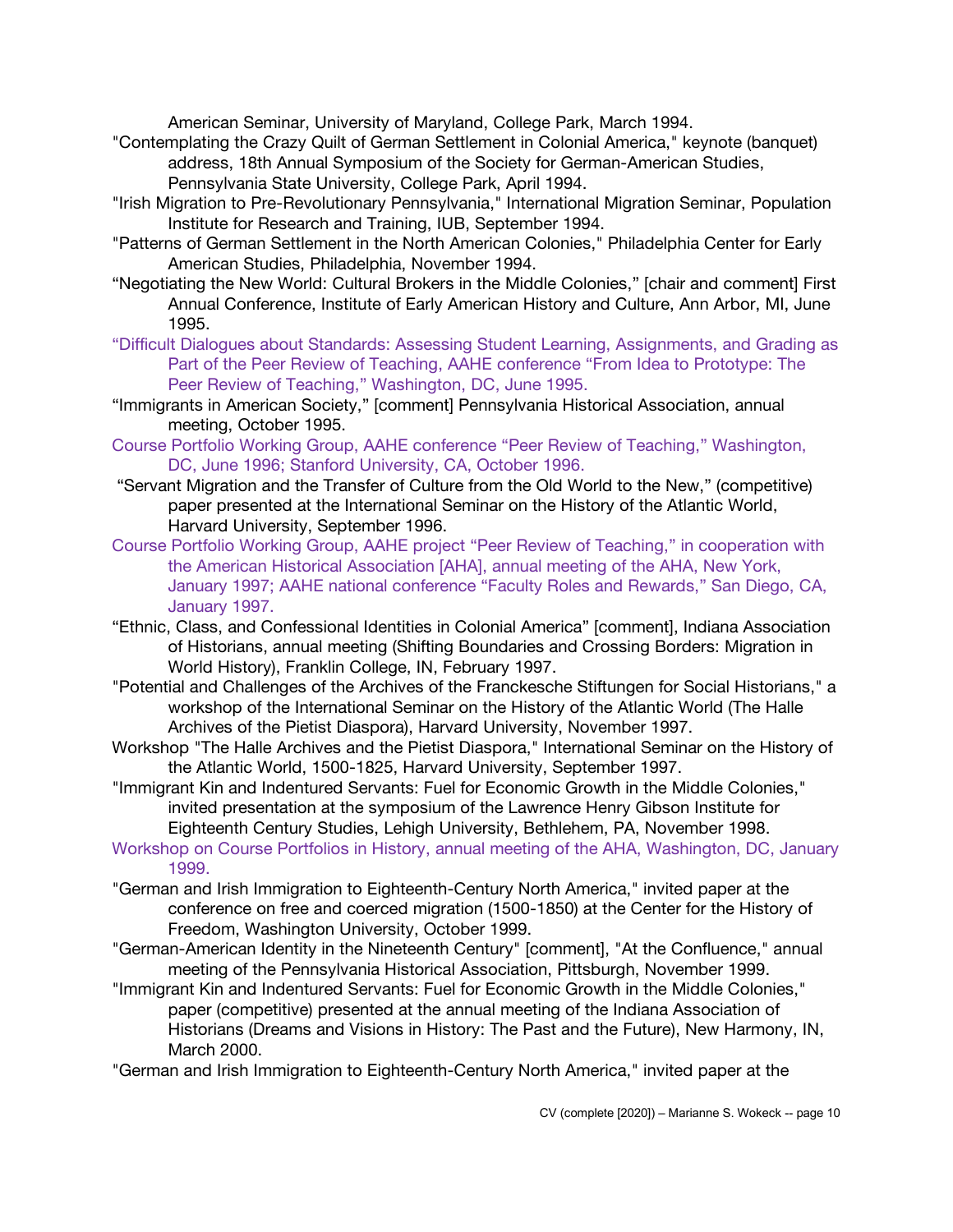follow-up (working) conference on free and coerced migration (1500-1850) at the Center for the History of Freedom, Washington University, May 2000.

- "Immigrant Kin and Indentured Servants: Fuel for Economic Growth and Ethnic Diversity in the Middle Colonies," (competitive) paper presented at the XIII Ulster-American Heritage Symposium, Center for Migration Studies at the Ulster-American Folk Park, Omagh, Northern Ireland, June 2000.
- "Expanding the Paths of Immigration: The Role of German Pioneers in Regional Settlements in North America," invited paper at Symposium at the Herzog August Bibliothek, "Bridging Worlds: Migration and Regions in Germany and America during the 18<sup>th</sup> and 19<sup>th</sup> Centuries," Wolfenbüttel, Germany, October 2000.
- "Push Factors: Regional Conditions in Germany in the 19<sup>th</sup> Century" [chair], at Symposium at the Herzog August Bibliothek, "Bridging Worlds: Migration and Regions in Germany and America during the 18<sup>th</sup> and 19<sup>th</sup> Centuries," Wolfenbüttel, Germany, October 2000.
- "Image and Reality of the Role of the Pastor's Wife in the Pioneering Generation of Protestant German-speaking Clergy in the American Colonies," invited paper at the symposium AGerman Moravians in the Atlantic World," celebrating the  $250<sup>th</sup>$  Anniversary of the Wachovia Settlement, Wake Forest University, April 2002.
- War, Migrations, and Settlement in the Era of the Seven Years' War" [chair and comment], annual meeting of the Organization of American Historians (OAH), Washington, DC, April 2002.
- "The *Pfarrhaus* as Model in Defining German-American Identities," invited paper at the international symposium, "The Impact of Halle Pietism on Colonial North America and the Young United States," Halle-Wittenberg University, Germany, October 2002.
- "Women: Visible and Invisible in History" [chair and comment], annual meeting of the Indiana Association of Historians (IAH), Richmond, IN, March 2003.
- "Gaelic Dispersals and Migration Networks" [chair and comment], 2003 International Seminar on the History of the Atlantic World, 1500-1825, "Transatlantic Networks, 1500-1825," Harvard University, August 2003.
- "Searching for Land: The Role of New Castle, Delaware, 1710s-1770s," (competitive) paper at the international XV Ulster-American Heritage Symposium "Changing Ways of Thinking about Emigration from Ulster," Centre for Migration Studies at The Ulster-American Folk Park, Omagh, and Institute of Ulster-Scot Studies, University of Ulster at Magee, Londonderry, June 2004.
- "Change in the European Communities in the Delaware Valley, 1638-1786," invited paper at the Fifth Annual New Sweden Conference, "New Sweden and Its European Neighbors, 1638-1786: Quakers, Anglicans, German Pietists, and Swedes and Finns on the Delaware in the 17th and 18th Centuries," at the University of Pennsylvania, Philadelphia, PA, November 2005.
- "The Holy Roman Empire's Many Faces in the Americas (chair and comment), 15<sup>th</sup> Omohundro Institute for Early American History and Culture Conference, Salt Lake City, UT, June 2009.
- "The 1709 Palatine Exodus through the Lenses of Public and Private Promise, Risk, and Philanthropy, invited keynote presentation, "German-Speaking People in the Greater Mid-Atlantic Region: Cross Cultural Contacts and Conflicts, 1700-1800, Johannes Gutenberg University, Mainz, Germany, October 2009.
- "Report on Tuning USA in History in Utah and Indiana, annual meeting of the (Association of American Colleges and Universities (AAC&U), Washington, DC, January 2010.
- "Articulating Competencies in History: Report about the Tuning USA Pilot Project in Indiana,"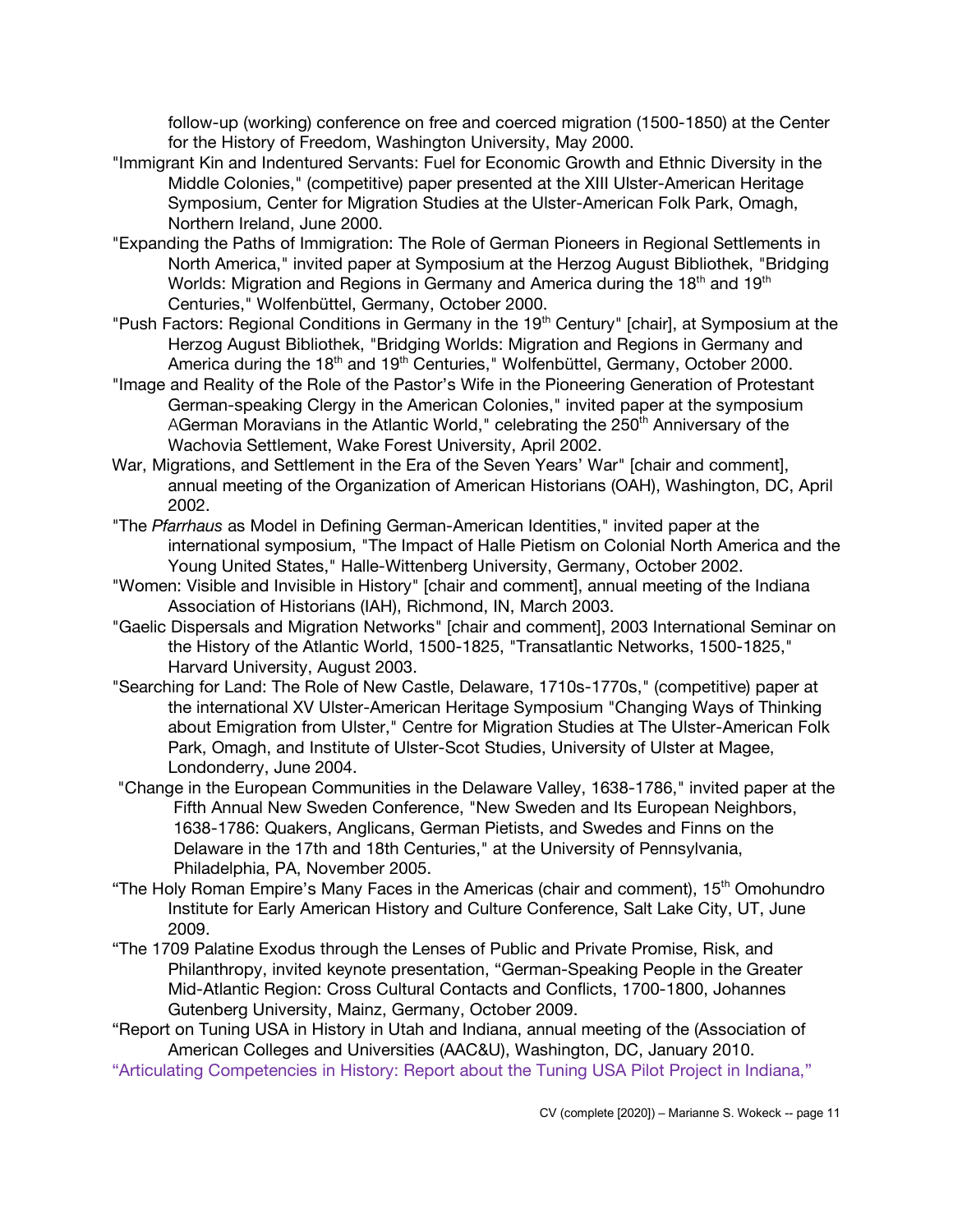#### organizer and moderator of panel discussion at the annual meeting of the Indiana Association of Historians, Anderson, IN, February 2010.

- German Immigrant Entrepreneurs, constituting working conference of editors and professional staff of the German Historical Institute (GHI), Washington, August 2010.
- "Redefining Traditions in the Diaspora: The Role of the Pastor's Wife among German-speaking Protestant Immigrants in the Mid-Atlantic Colonies," (competitive) paper presented at the annual meeting of the American Historical Association in conjunction with the affiliated American Society of Church History, Boston, MA, January 2011.
- "German Immigrant Entrepreneurs in American Material Life, Politics and Culture (3): The Rise of a Modern Consumer Society," session comment at the annual meeting of the German Studies Association, Louisville, KY, 25 September 2011.
- "How Does Business Mark the Line between Making a Decent Living and the Pursuit of Profit," Indiana German Society, Athenaeum, 24 March 2012.
- *Research-based Presentations* (to peers and their students; professionals in fields other than history; the public at large; in chronological order):
- "Bahnbrechend und beispielhaft? Die Rolle der pennsylvanischen Pastorenhäuser in der Entwicklung einer deutsch-amerikanischen Identität im 18. Jahrhundert" [Path-breaking and Trend-setting? The Role of the Pastors' Households in Pennsylvania in Shaping German-American Identity in the 18th Century], public lecture at the Franckesche Stiftungen, Halle, Germany, May 1998.
- "The Role of Women in American Society: Reflections on the Anniversary of the Seneca Falls Convention in 1848," public lecture at the Deutsch-Amerikanisches Zentrum James-F.- Byrnes Institut, Stuttgart, and (in German) at the Amerikahaus, Freiburg, July 1998.
- Guest at segments of "Consider This," IUPUI-produced, locally broadcast television talk-show (discussion of current events), September 1998, November 2002.
- "Seven Years after the Fall of the Berlin Wall: Views of East Germany from the Perspective of a Fulbright Scholar in Halle," public university lecture sponsored by the Max-Kade Institute at Penn State University, University Park, PA, November 1998.
- "German Immigration to the American Colonies," presentation at the Anglo-Amerikanische Abteilung des Historischen Seminars der Universität zu Köln, Germany, February 1998.
- "German Immigrants in Colonial America: The State of the Art," presentation as part of the research colloquium "New Research about American History" at the John F. Kennedy-Institut für Nordamerikastudien, Freie Universität, Berlin, Germany, April 1998.
- "Die Folgen der Einführung von *Women's Studies* für Professorinnen und Studentinnen an amerikanischen Universitäten" [Consequences of Establishing Women's Studies for Female Professors and Students at American Universities], discussion concerning research about women and gender at Halle University, Frauenzentrum Weiberwirtschaft, Halle, Germany, June 1998.
- "A 250th Birthday Celebration and Program: 'Who Was Goethe?'" [judge of student presentations], IUPUI, September 1999.
- "German and Irish Immigration to Eighteenth-Century North America," Department of History, IUPUI, December 1999.
- "Die erste deutsch-sprachige Einwanderungswelle [The First Wave of German-speaking Immigrants]," talk as part of the *Stammtisch* program at the Athenaeum, Indianapolis, IN, May 2002.
- "Economic Aspects and Migration History," presentation at the 2002 Summer Economic Education Workshops for Teachers, Center for Economic Education, Indianapolis, IN,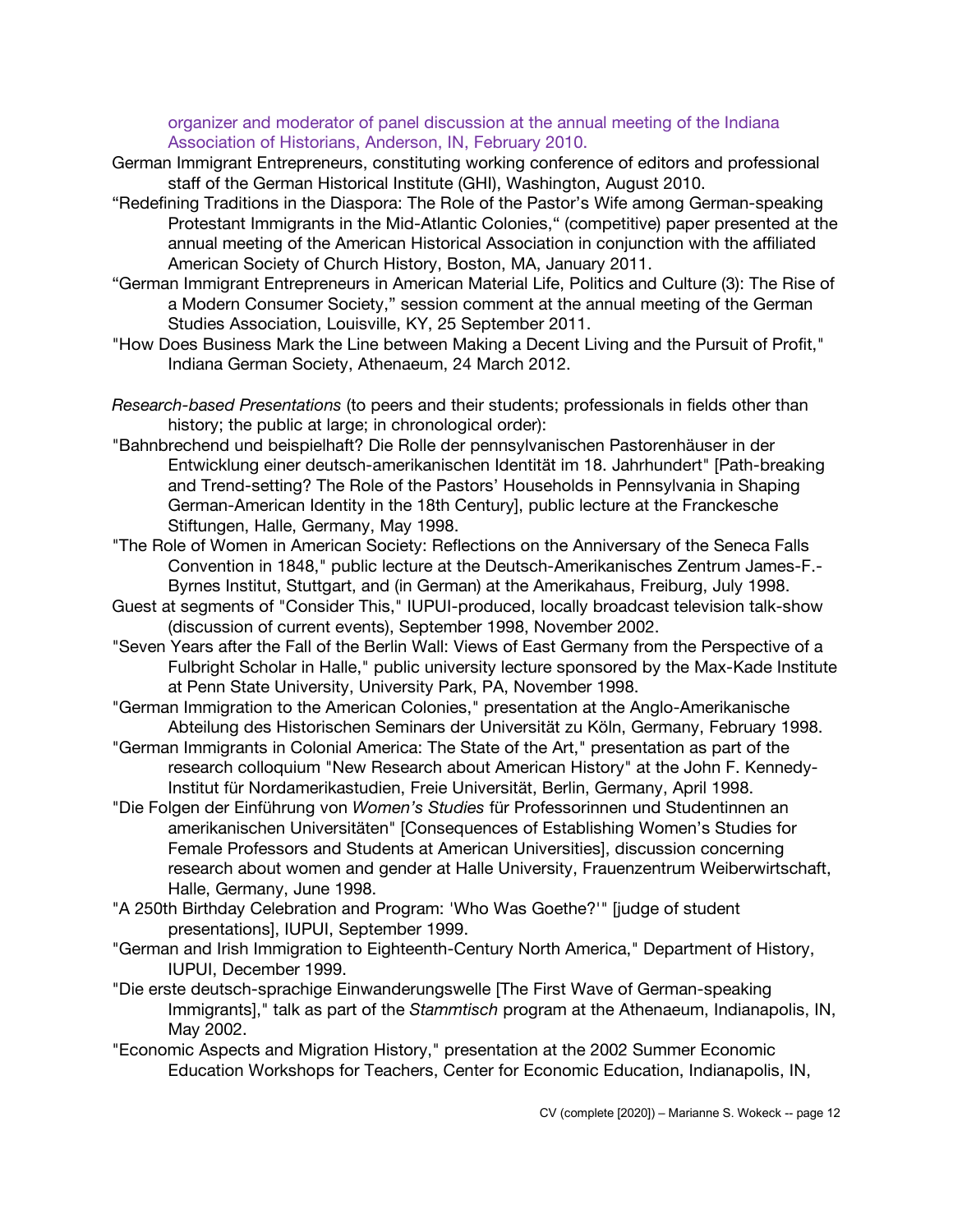July 2002.

- "Why Do Americans Seem So Easy-Going and, yet, why Are They so Difficult to Understand?" presentation to engineers at Cummins as part of the program organized by the Cummins Midrange Diversity Council, Columbus, IN, July 2002.
- "Destiny in Place: The Role of the *Pfarrhaus* [Pastor's Household] in Defining Ethnic Identity in Colonial Pennsylvania," Indianapolis, IN, February 2003.
- "This Day in History," Westdeutscher Rundfunk (WDR) radio interview about William Penn's 23 June 1683 treaty with native Americans in the Delaware Valley), June 2003.
- "Arranging the Voyage for German and Irish Immigrants to the American Colonies: 18<sup>th</sup>-Century Immigration," presentation at the "Midwestern Roots: Family History and Genealogical Conference," Indianapolis, IN, July 2003.
- "German and English Immigrants in the Early 18th-Century," presentation at the genealogists' meeting at the Monroe County Public Library, Bloomington, IN, February 2004.
- "Destiny in Place: The Role of the *Pfarrhaus* in Defining Ethnic Identities in Colonial Pennsylvania," talk as part of the *Stammtisch* program at the Athenaeum, March 2004.
- "Careers in History: Editing," invited presentation at Careers in History Conference, Department of History, IUPUI, April 2004.
- "Indentured Servitude as Household Economy Strategy," invited presentation at the annual meeting of the National Genealogical Society, Sacramento, CA, May 2004.
- "Calculating Transatlantic Travel Times in the Colonial Period," invited presentation at the annual meeting of the National Genealogical Society, Sacramento, CA, May 2004.
- "Milestone Documents in American History," invited presentation at the teachers' summer workshop organized by the Indiana Humanities Council, Indianapolis, IN, June 2004.
- "Making Effective Use of Primary Sources in the Classroom," invited presentation as part of "Teaching American History," a federally funded teacher development grant of the Department of History, IUPUI, September 2004.
- "Promotion as a Community Process," invited presentation in the "Partnering for Promotion Series" sponsored by the Offices for Women; Multiculturalism; Professional Development; and Women's Studies, IUPUI, October 2004, 2005, 2006.
- "Preparing Students for a Life in the 'Global Century'," luncheon talk, IU School of Liberal Arts, October 2005.
- "History and Genealogy: Why not Both?" (invited) opening panel session of genealogists and historians, "Midwestern Roots 2005: Family History and Genealogical Conference," at Indianapolis, IN, August 2005.
- "The Use of Names and Traditions of Naming," invited presentation, "Midwestern Roots 2005: Family History and Genealogical Conference," at Indianapolis, IN, August 2005.
- "Changes in Canon, Shifts in Trends, and the Reputation of George Santayana," invited presentation, Second International Conference on George Santayana, Opole, Poland, June 2006.
- "Promise and Perils of Moving across the Atlantic to Settle in Colonial North America," invited presentation at the Monroe County Public Library, Bloomington, IN, June 2009.
- "German and Irish Immigrants to and Settlers in the Shenandoah Valley," invited presentation to the American Frontier Culture Foundation, VA, February 2010.
- "German Immigrants—Why They Came, How They Arrived and What They Experienced in the New Land," four presentations (indentured servitude from the perspectives of servants and masters; the role of immigrant women; effects of war on migration) at the fall seminar of the Ohio Chapter of Palatines to America, Columbus, OH, October 2010.
- "What Was in It for Women? The Role of Female Immigrants and Settlers," Second Annual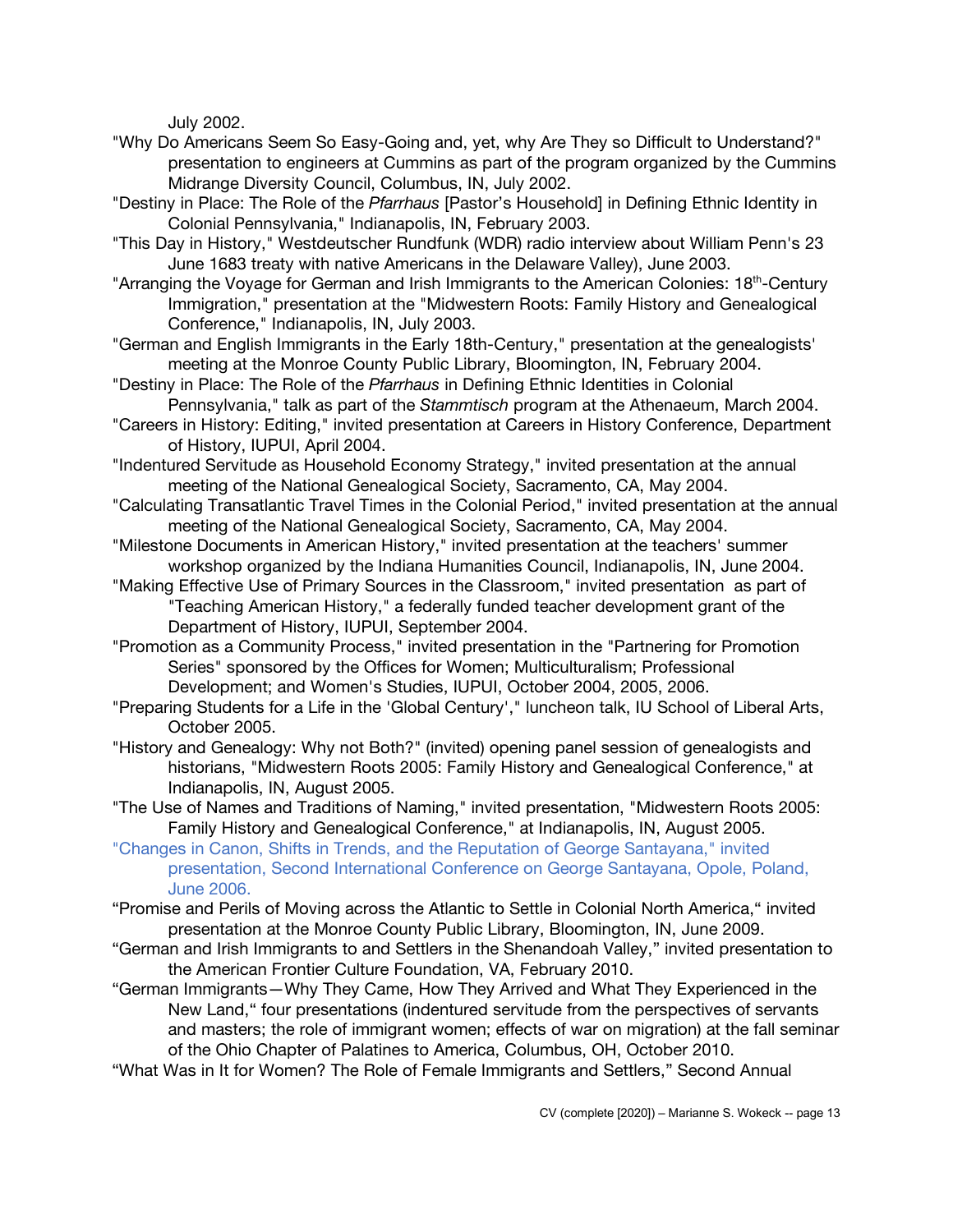Indiana Genealogy & Local History Fair, Indiana State Library, Indianapolis, IN, October 2010.

AAUP forum on contingent faculty, panelist, IUPUI, 21 February 2011.

Focus on Student Learning in Indiana, panelist, conference of the Commission for Higher Education, Indiana History Center, Indianapolis, IN, 25 February 2011.

- "From Pilot to Implementation: Experience and Plans for Tuning History in Indiana," presentation at the annual conference of the Indiana Association of Historians, Indianapolis, IN, 26 February 2011.
- "Indiana Perspectives on Learning Outcomes," panelist, H. Kent Weldon Annual Conference for Higher Education "Defining College Success: Learning Outcomes Matter," organized by the Commission for Higher Education, Indianapolis, IN, 15 April 2011.
- "Student Learning Outcomes in Indiana," panelist, 2011 Annual Faculty Leadership Conference "Faculty Engagement toward Student Learning Outcomes," organized by the Commission for Higher Education, Indianapolis, IN, 29 April 2011.
- Panel about Student Learning Outcomes at the provosts' meeting of the Independent Colleges of Indiana (ICI), Indianapolis, IN, 23 May 2011.

Tuning USA, kick-off MHEC, Lumina Foundation, Indianapolis, IN, 4 November 2011.

- CTL Academic Panels, Commission for Higher Education, Indianapolis, IN, 2 December 2011.
- "Is Tuning Different from Other Higher Education Reform Efforts?" presentation at Historical Teaching and Practice seminar, Department of History, IU, Bloomington, IN, 9 December 2011.
- "How Does Business Mark the Line between Making a Decent Living and the Pursuit of Profit," Indiana German Society, Athenaeum, 24 March 2012.Tuning History, American Historical Association (AHA) project, planning meeting for team leaders and consultants, Denver, CO, 13-15 January 2012.
- "Connecting the Dots: A Proposal for Cooperation between Historians and Genealogists about Mapping Ancestors' Migrations, paper presented at the  $32<sup>nd</sup>$  annual meeting of the Indiana Association of Historians (People on the Move: Exploration, Migration, Commerce, and Tourism), Hanover College, Hanover, IN, 18 February 2012.
- "Migration and Ethnic Identity," session comment at the 32<sup>nd</sup> annual meeting of the Indiana Association of Historians (People on the Move: Exploration, Migration, Commerce, and Tourism), Hanover College, Hanover, IN, 18 February 2012,
- "Framing Genealogy: How Family Research Enriches the Ways in which We See the World," keynote, Palatines to American luncheon, National Genealogical Society 2012 Family History Conference, 10 May 2012, Cincinnati, OH.
- Tuning History, American Historical Association (AHA) project, the first of two planned conferences, 8-10 June 2012, Washington, DC.
- "Mapping Ancestors" Places: From Local Imprints of Individual Migrants to Images of Migration Landscapes," keynote (plenary) presented at the XIX Ulster-American Heritage Symposium, "Ulster-American Migration Studies and Public History," 27-30 June 2012, Omagh, Northern Ireland.
- "How Will You Get a Job with THAT Major? Using 'Tuning' to Connect Academic Disciplines to the Workforce," panelist, MHEC 8<sup>th</sup> Annual Policy Summit, MHEC 8<sup>th</sup> Annual Policy Summit, to be held in Cincinnati, 19-20 November 2012, Cincinnati, OH.
- Thinking about Teaching and Learning, School of Liberal Arts town hall about teaching and learning issues, twice per semester; in fall semester 2012 the focus was on legislatively mandated curricular changes (120-credit-hour BA; general education requirements in the transferable common core and in the liberal arts BA), 2012-2017.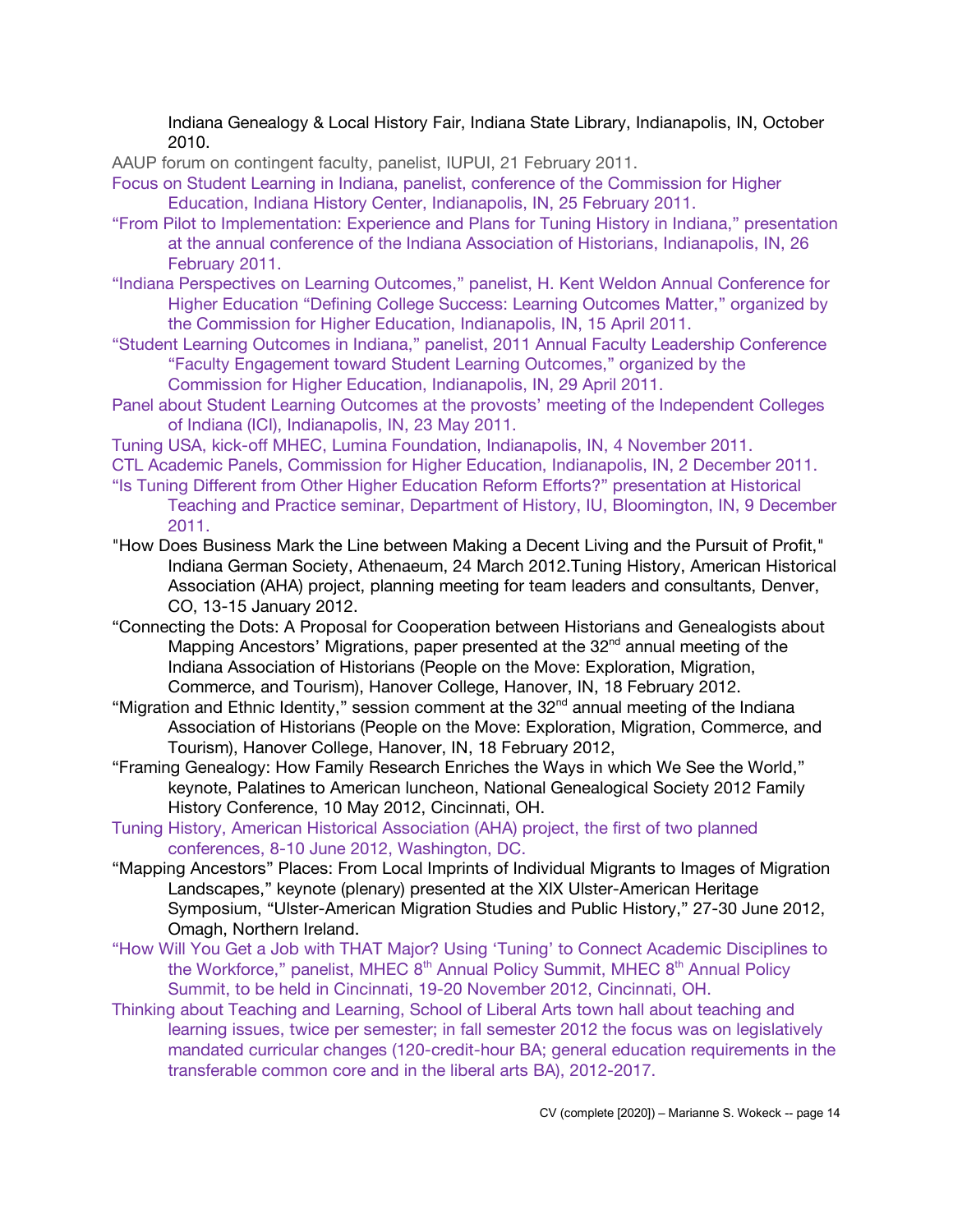- "MAP Project: Mapping Ancestors' Profiles," presentation, Public History Workshop, Eiteljorg Museum, Indianapolis, 16 August 2012.
- "Mapping Ancestors" Profiles: Tracing Migration in Time and across Space," Sabbatical Speaker Series presentation, 5 October 2012. IU School of Liberal Arts, IUPUI, Indianapolis, IN.
- "What Is Historical Editing and What Can One Do with It?" presentation to public history class, Department of History, IUPUI, 3 December 2012.
- Tuning History, American Historical Association (AHA) Project Meeting at the annual meeting of the AHA, New Orleans, LA, 4 January 2013.
- "When Tuning Meets MOOC: Content Delivery, Student Assessment, and Implications for Future Role of Faculty—Validating the Work of Tuners," panel at the Midwestern Higher Education Compact (MHEC) Symposium, Indianapolis, IN, 7 June 2013.
- AHA Tuning History Project, American Historical Association (AHA) annual meeting, Washington, D.C., 2-6 January 2014.
- Indiana German-American Society (IGAS), 30th anniversary panel discussion about the future of IGAS, Athenaeum, Indianapolis, 21 March 2014.
- AHA Tuning History, AHA Pacific Coast Branch annual meeting, Portland, OR, 15-17 August 2014.
- "Bridging Cultures and Tuning Project Discussion," (invited) American Historical Association annual meeting, New York, NY, 2-5 January 2015.
- "Economics and Republican Liberty in Hamilton and Gallatin," (invited discussant) Liberty Fund organized and supported conference, Indianapolis, IN 5-8 February 2015.
- "German Immigrant Entrepreneurs and their Networks," (invited comment on session organized by the German Historical Institute) Business History Conference, Miami, FL, 25-27 June 2015.
- "Helpmeets of Entrepreneurs? The Roles of German-Speaking Immigrant Women and Girls," (invited presentation) Genealogical Conference, Pennsylvania German Cultural Heritage Center at Kutztown University, Kutztown, PA, 12 September 2015.
- "Being Pushed and Pulled: Can (History) Faculty Keep the Prerogative of Determining the Direction of (History) Curriculum Reform?" (invited presentation) American Historical Association, Southeast History Tuning Symposium, Florida A&M University, Tallahassee, FL, 8 October 2015.
- Lectures on four select topics about migration from Europe to North America in the  $18<sup>th</sup>$  and early 19<sup>th</sup> centuries (invited), Palatines to America, Ohio Chapter, Plain City, OH, 24 October 2015.
- Lectures on three select topics about migration from Europe to North America in the 18<sup>th</sup> and early 19<sup>th</sup> centuries (invited), Palatines to America, Indiana Chapter (German Genealogical Society), Indianapolis, 9 April 2016.
- "Follow the Pioneers: Importance of Transatlantic Networks for Settlement Patterns," presentation to Tippecanoe County Genealogical Association, Lafayette, IN, 14 September 2016.
- Lectures on four select topics about migration from Europe to North America in the 18<sup>th</sup> and early 19<sup>th</sup> centuries (invited), Palatines to America, Colorado Chapter, Denver, CO, 22 October 2016.
- Immigrant Entrepreneurship in Transnational Comparative Perspective, 18<sup>th</sup> Century Today, chair and comment, Immigrant Entrepreneurship: The German-American Experience, German Historical Institution, Washington, DC, 16-17 June 2016.
- "What Role Does Weather Play in the Decision to Emigrate: Considering Emigration as an Adaptation to Climatic Vulnerability in German-speaking Territories in the 18<sup>th</sup> Century,"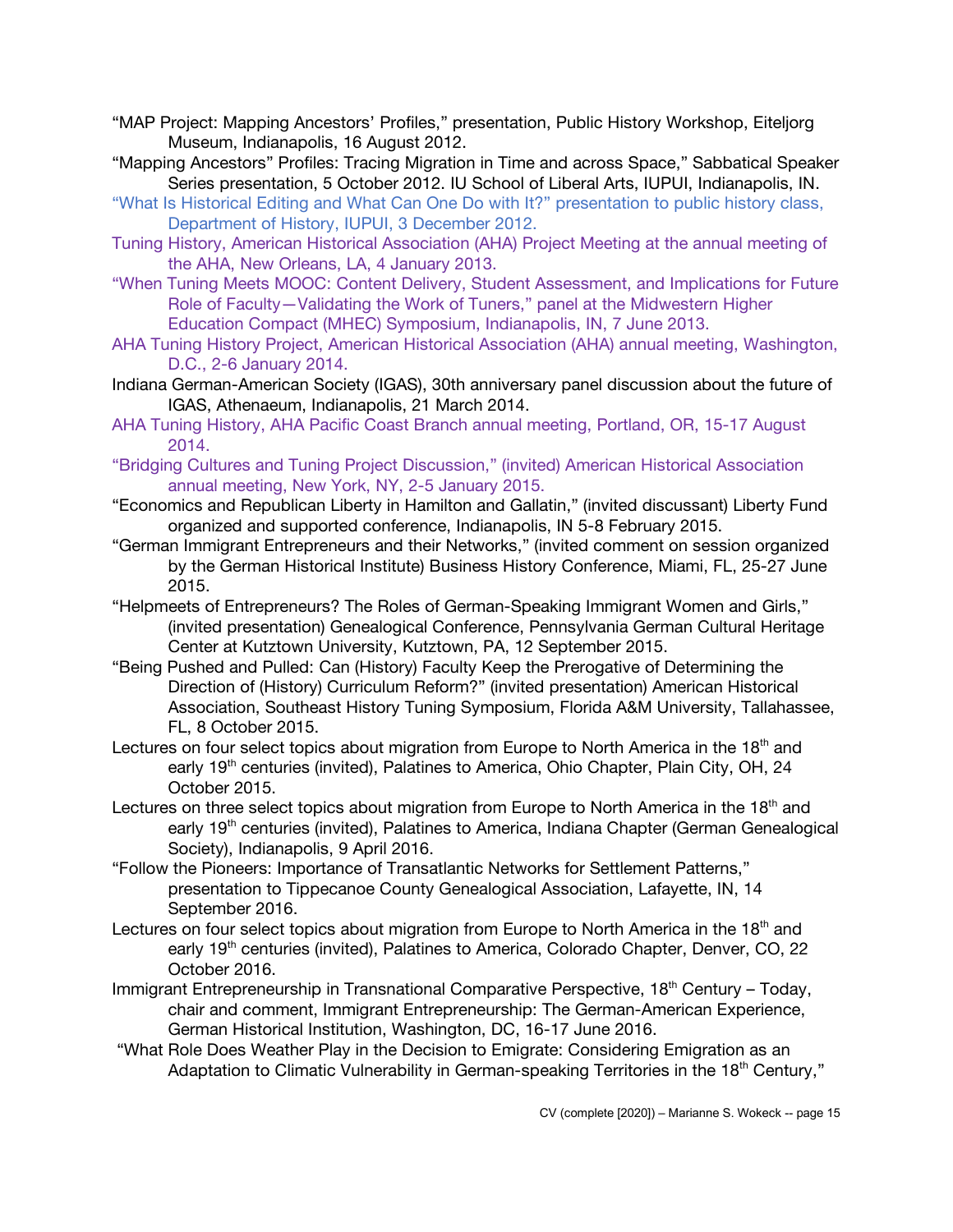conference: Fleeing Europe: German Atlantic Migration and the Tambora Crisis, 1816-17, Trinity Hall, Cambridge University, UK, 17 December 2016.

- Cultivating Majors: Tuning, Transfer, and Lessons Learned (session 130), panelist, American Historical Association (AHA) annual meeting, Denver, CO, 6 January 2017.
- Tuning Disruptions: The AHA Tuning Project and Practical Suggestions for Rethinking History Courses, Assignments, and Curricula, (session 257), co-chair, American Historical Association (AHA) annual meeting, Denver, CO, 7 January 2017.
- Pathways Institute #4—Ensuring that Students Are Learning and Progression along the Pathway, Curriculum to Career Choices *SmartPathways* workshop co-facilitator, Tempe, AZ, 2 February 2017
- Hoosier Women at Work: Science, Medicine, and Technology, Session Three moderator, conference, Indiana State Library, Indianapolis, IN, 1 April 2017.
- "Transatlantic Relocation in the Age of Sail," presenter, Historic Zoar Village, Zoar, OH, 20 May 2017.
- "To Move or Not to Move: Transatlantic Relocation in the Age of Sail," presenter, Tippecanoe County Area Genealogical Society, Lafayette, IN, 14 June 2017.
- "William Penn (1644-1718) and His Legacy," presenter, Study of the U.S. Institutes (SUSI) for Scholars on Religious Pluralism and Democracy, Dialogue Institute, Temple University, Philadelphia, PA, 28 June 2017.
- "Weighing the Risks of Relocation in the Face of Crises: How German-speaking Migrants Forged Transatlantic Pathways in the 18<sup>th</sup> Century," presenter, Fleeing Europe, Finding Philadelphia: German Atlantic Migrants & the Crisis of 1816-17, Historical Society of Pennsylvania and German Society of Pennsylvania, Philadelphia, PA, 17 July 2017.
- "Immigration and the Ever Changing Face of American Communities," presenter and participant, U.S. Embassy Teacher Academy: A Divided Country? Rural America Today, in cooperation with the German American Institute Nuremberg, Germany, 21-24 September 2017, Nuremberg, Germany.
- "Women Barred in 18<sup>th</sup>-Century Politics but with Influence," (invited keynote) Women and U. S. Politics: Historical and Contemporary Perspectives, a symposium in honor of Hans-Jürgen Grabbe, Leucorea Foundation, Lutherstadt Wittenberg, 25-27 September 2017. "Emigration to 18th-century America as a Career Move for Young Men," presenter,

*Conference Participation*:

- Twenty-First Lawrence Henry Gipson Symposium, "The Current State of Eighteenth Century Studies," Lehigh University, Bethlehem, PA, February 1994.
- AAHE Conference, "Faculty Roles and Rewards," Madison, WI, October 1994 (IUPUI representative of Peer Review of Teaching Project).

Edward C. Moore Symposium, IUPUI, March 1995.

Economic History Association, annual meeting, Chicago, IL, September 1995.

Social Science History Association, annual meeting, Chicago, IL, November 1995.

- 21. Jahrestagung der HistorikerInnen in der Deutschen Gesellschaft für Amerikastudien, "History and the Media," Center for U.S. Studies, Stiftung Leucorea, Lutherstadt Wittenberg, Germany, February 1998.
- IV. American Studies Seminar "Conformity and Conflict: The United States in the 1950s: History and Culture," Institut für Anglistik und Amerikanistik, Martin-Luther-Universität Halle-Wittenberg, held at the Zentrum für USA Studien, Lutherstadt Wittenberg, Germany, May 1998.

67th Annual Meeting of the Pennsylvania Historical Association, Muhlenberg College and the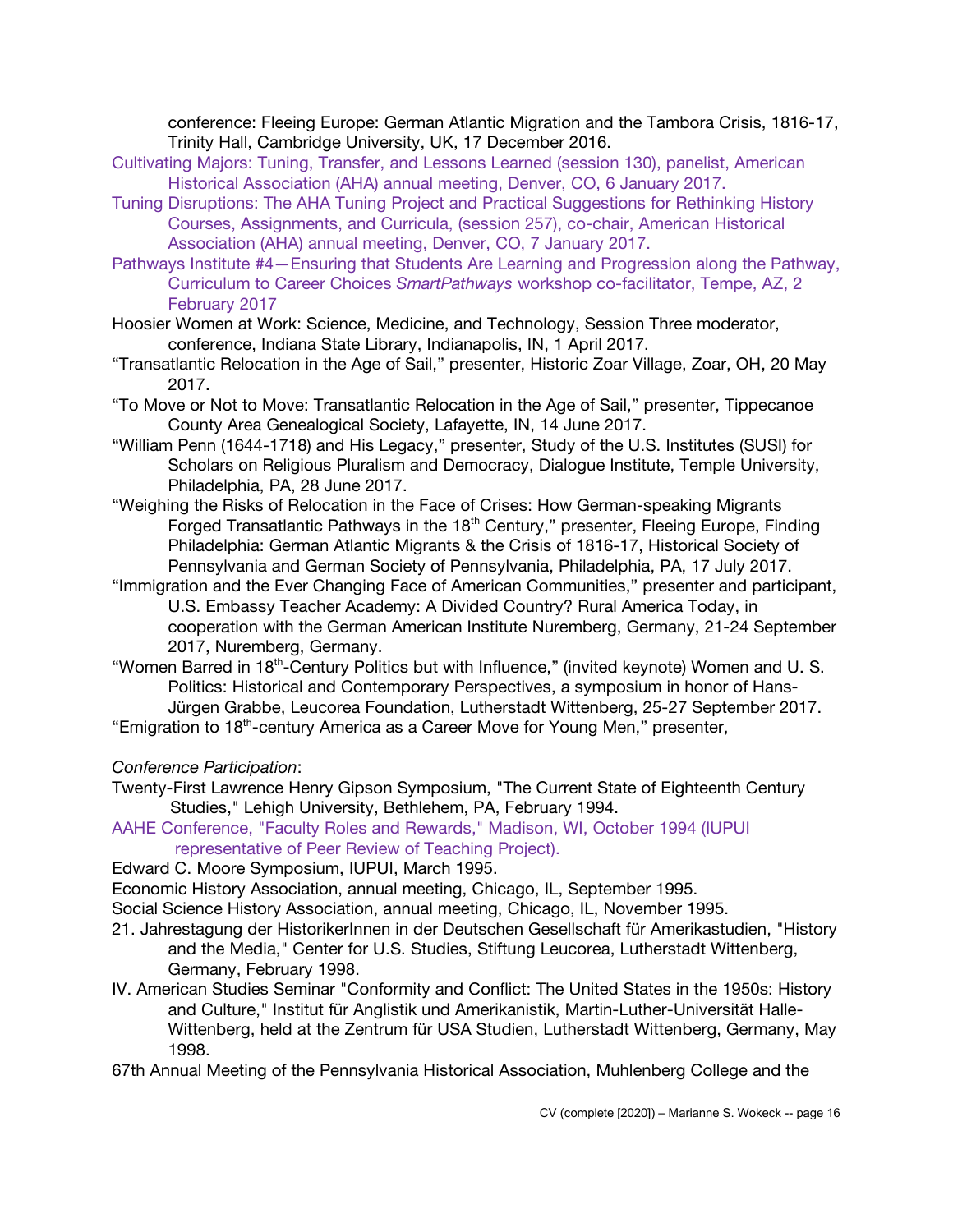### Lehigh County Historical Society, Lehigh, PA, October 1998.

2000 Assessment Institute (SLA representative), IUPUI, November 2000.

Annual Meeting of the Association for Documentary Editing, Raleigh, NC, October 2001. Annual Meeting of the Association for Documentary Editing, Washington, DC, November 2002. National Conversation on Key Knowledge and Skills for University Success (Connecting High

School Standards with University Success), IUB & IUPUI, Bloomington, IN, June 2002. "Mentoring for Student Success in a Diverse Environment," IUPUI, 2004.

"Arts in the City: The Power of Culture," 15th annual Joseph Taylor Symposium, IUPUI, February 2004.

Indiana Association of Historians, annual meeting, University of Indianapolis, IN, February 2004. Society for the Advancement of American Philosophy, annual meeting, Birmingham, AL, March 2004.

Association for Documentary Editing, annual meeting, Indianapolis, IN, November 2004 (cochair, local arrangements committee).

Indiana Association of Historians, annual meeting, Indiana Historical Society, Indianapolis, IN, February 2005.

Association for Documentary Editing, annual meeting, Denver, CO, November 2005.

- Indiana Association of Historians, annual meeting, Hanover College, Hanover, IN, February 2006.
- Scholarly Communications in the Humanities, symposium (by invitation), Indiana University, Bloomington, IN, September 2006.

Association for Documentary Editing, annual meeting, Quincy, MA, November 2006.

Indiana Association of Historians, annual meeting, Indiana University, Bloomington, IN, February 2007.

Association for Documentary Editing, annual meeting, Richmond, VA, November 2007.

- Indiana Association of Historians, annual meeting, Indiana University-Purdue University, Indianapolis, IN, February 2008.
- H. Kent Weldon Annual Conference on Higher Education, "Reaching Higher, Achieving More," Indiana Commission for Higher Education, Indianapolis, IN, 16 April 2012.
- Gateway to Graduation: Critical Thinking Symposium, University College, IUPUI, 8 May 2012. Art, Race, Space Symposium, IUPUI, 25 January 2013.
- Digital HPS Meeting 2013, Bloomington, IN, 6-7 September 2013.

Rivers of the Anthropocene, IUPUI, Indianapolis, IN, 23-24 January 2014.

Taylor Symposium, IUPUI, Indianapolis, IN, 25 February 2014.

Indiana Association of Historians (IAH) annual meeting, Anderson University, IN, 8 March 2014.

E. C. Moore Symposium, IUPUI, Indianapolis, IN, 4 April 2014.

Indiana State AAUP Conference, 26 April; 22 November 2014.

8th Intellectual Rhetoric and Discourse Conference, IUPUI, Indianapolis, IN, 6-7 June 2014. 2014 IU President Retreat, French Lick, IN, 17-18 August 2014.

Office for Women Autumn Retreat (strategic planning), IUPUI, Indianapolis, IN, 19 September 2014.

CIC Faculty Governance Leaders Conference, OSU, Columbus, OH, 24-26 September 2014. Annual Information Literacy Workshop, University College, IUPUI, Indianapolis, IN, 3 October 2014.

DQP Launch, Lumina Foundation, Indianapolis, IN, 8 October 2014.

Frederick Douglass Symposium, *The Heroic Slave*, IUPUI, Indianapolis, IN, 9-10 October 2014. Society of US Intellectual History, annual conference, Indianapolis, IN, 9-12 October 2014.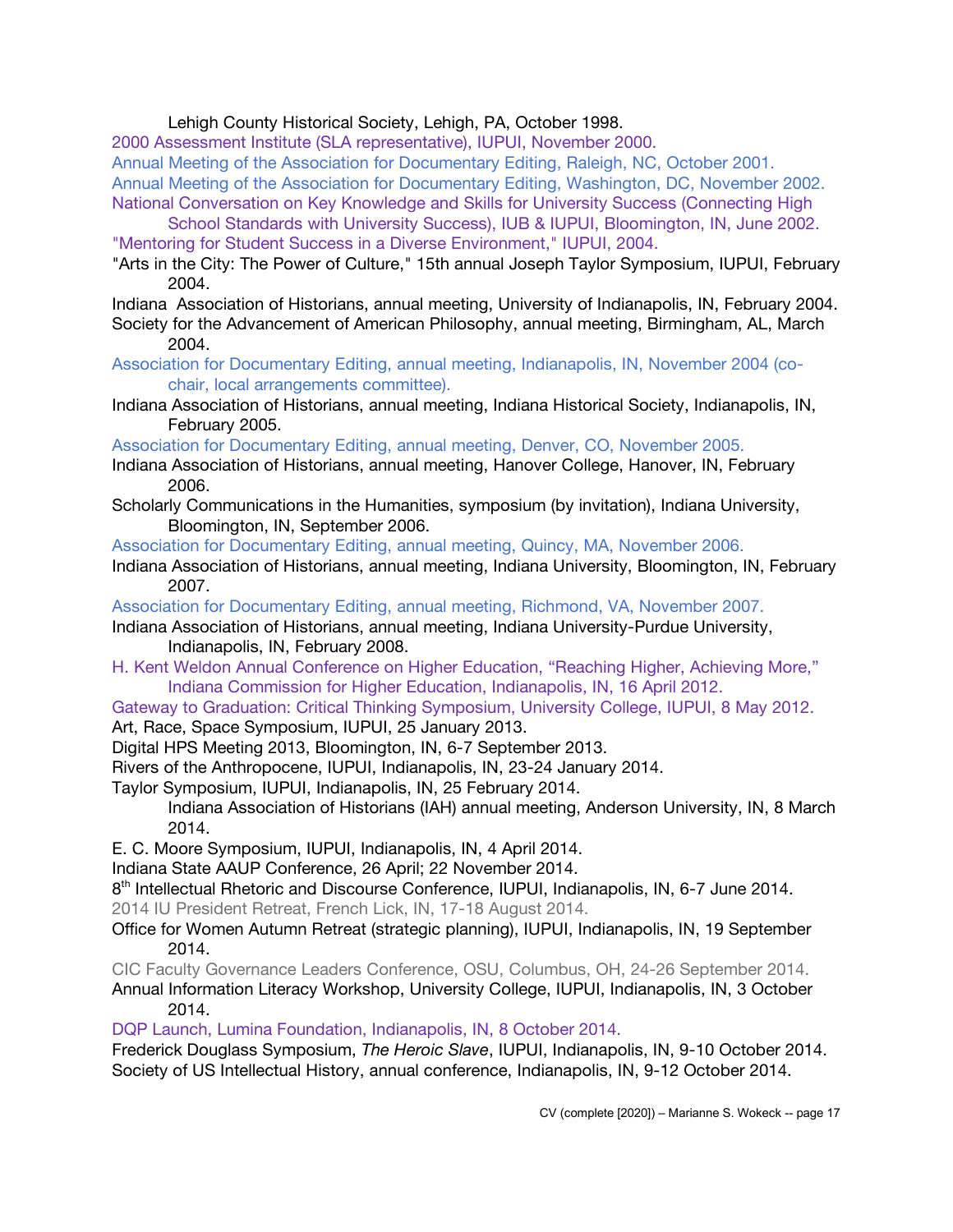- University College Faculty Retreat: Design Thinking for Academic Innovation, IUPUI, Indianapolis, IN, 24 October 2014.
- Rights, Riots and Reactions, 35<sup>th</sup> Annual Meeting, Indiana Association of Historians, IUPUI, Indianapolis, IN, 28 February 2015.
- E. C. Moore Symposium, IUPUI, Indianapolis, IN, 6 March 2015.
- Equality for Women, Progress for All, Association of International Women, Indianapolis, IN, 13 March 2015.
- CTL Invitational for Online Learning, IUPUI, Indianapolis, IN, 24 April 2015.
- America Will Be! The Art and Power of "Weaving Our We," Imagining America, 15 annual national conference, Baltimore, MD, 30 September-3 October 2015,
- Madam C. J. Walker/Frederick Douglass 3<sup>rd</sup> Annual Lecture Series, Indianapolis, IN, 6 November 2015.
- Beyond Financial Aid—Institutional Convening (select institutions across the USA), beginning workshop for initiative by the Lumina Foundation, Indianapolis, IN, 1 December 2015.
- American Historical Association, annual meeting, Atlanta, GA, 6-10 January 2016.
- 1816 and All That: History/Memory/Commemoration, annual meeting of the Indiana Association of Historians, Indianapolis, 19-20 February 2016.
- Supporting Faculty in the 21<sup>st</sup> Century, LEAP Indiana, Faculty Collaboratives Conference, Indianapolis, IN, 26 February 2016.
- Why Do We Write? Workshop IUPUI Preparing Future Faculty and Professionals, IUPUI, 25 March 2016.
- Finances Matter: Knowing Where the Money Comes from, Goes to and Why, workshop facilitation, Next Generation 2.0, IUPUI, 1 April 2016.
- Liberty and Modernity in Thomas Mann's Magic Mountain, Liberty Fund Colloquium, Mohonk Mountain House, Lake Mohonk, New Paltz, NY, 13-16 October 2016.
- "World War I, the United States, and the Challenge to Liberty," (invited participation) Liberty Fund Colloquium, Deerfield Beach, FL, 12-15 October, 2017.

Graduate School Admission Boot Camp, faculty resource, IUPUI, 25 October 2017. Engaging and Supporting Under-Resourced Students at IUPUI, panelist, 1 November 2017.

# *Reviews*

- Kurt Aland, ed., *Die Korrespondenz Heinrich Melchior Muhlenbergs aus der Anfangszeit des Deutschen Luthertums in Nordamerika*, Vol. 3: 1763-68 (Berlin: Walter De Gruyter Press, 1990), in: *Pennsylvania Magazine of History and Biography*, 116:1 (January 1992).
- Mary Beth Norton, et al., *A People and a Nation* [American history survey textbook], Vol. 1, 3d edition for the publisher, Houghton Mifflin, 1992.
- *Destination America*, Nine-part Documentary, produced by Tom Steel (Films for the Humanities, 1992), in: *The Journal of American History*, 80:3 (December 1993):1186-87.
- Kurt Aland, ed., *Die Korrespondenz Heinrich Melchior Muhlenbergs aus der Anfangszeit des Deutschen Luthertums in Nordamerika*, Vols. 1-3: 1740-68 (Berlin: Walter De Gruyter Press, 1986-1990), in: *Maryland Historical Magazine*, 87 (Summer 1992):224-26.
- Ted Morgan, *Wilderness at Dawn: The Settling of the North American Continent* (New York: Simon & Schuster, 1993), in: *Journal of the Early Republic*, 13:3 (Fall 1993).
- George F. Jones, *The Georgia Dutch: From the Rhine and Danube to the Savannah, 1733-1783* (Atlanta, 1992), in: *American Historical Review* 98:5 (1993):1679.
- Kurt Aland, ed., *Die Korrespondenz Heinrich Melchior Muhlenbergs aus der Anfangszeit des Deutschen Luthertums in Nordamerika*, Vol. 4: 1769-76 (Berlin: Walter De Gruyter Press, 1990), in: *Maryland Historical Magazine*, 89 (Fall 1994):371-72.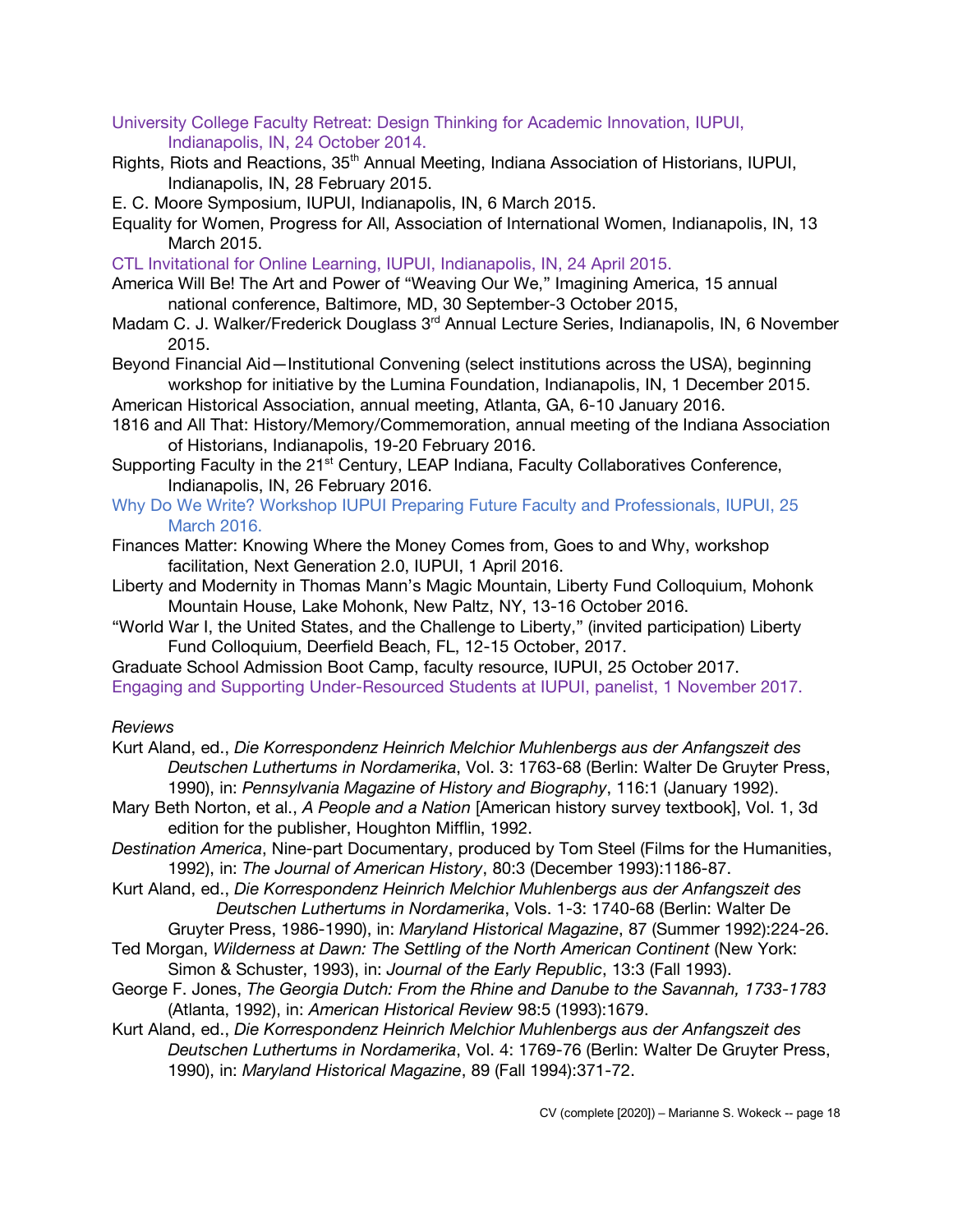A. G. Roeber, *Palatines, Liberty, and Property: German Lutherans in Colonial British America* (Baltimore, 1993), in: *The Journal of Southern History* 62:1 (February 1996):113-14.

- Mary Beth Norton, et al., *A People and a Nation* [American history survey textbook], Vol. 1, 5th edition for the publisher, Houghton Mifflin, 1996.
- Hartmut Wasser, ed., *Thomas Jefferson* (1995), for *William and Mary Quarterly* {completed review but recommended that it not be published—a suggestion the book review editor followed}.
- Aaron Spencer Fogleman, *Hopeful Journeys: German Immigration, Settlement, and Political Culture in Colonial America* (Philadelphia, 1996), in: *Pennsylvania Magazine of History and Biography* 121:1-2 (January/April 1997):124-26.
- Barbara DeWolfe, ed., *Discoveries of America: Personal Accounts of British Emigrants to North America during the Revolutionary Era* (New York: Cambridge University Press, 1997), in: *Michigan Historical Review* (1998), 168-69.
- David Thelen Article Prize [foreign-language article review], *Journal of American History*, 1999.
- Alison Games, *Migration and the Origins of the English Atlantic World* (Cambridge, MA, 1999), in: *Pennsylvania Magazine of History and Biography* 124:4 (October 2000), 557-59.
- Georg Fertig, *Lokales Leben, atlantische Welt* (Berlin, 2000), in: *Journal of American History* 88:1 (June 2001), 183.
- Philip J. Anderson and Dag Blanck, eds., *Swedes in the Twin Cities: Immigrant Life on Minnesota's Urban Frontier* (St. Paul, 2001), in: *Indiana Magazine of History* 97:4 (December 2001), 319-20.
- Renate Wilson, *Pious Traders in Medicine: A German Pharmaceutical Network in Eighteenth-Century North America* (University Park, PA, 2001), in: *American Historical Review* 107:1 (February 2002), 186-87.
- Patrick Griffin, *The People with No Name: Ireland's Ulster Scots, America's Scots Irish, and the Creation of a British Atlantic World, 1689-1764* (Princeton, 2001), in: *New England Quarterly* 75:3 (September 2002), 514-16.
- Organization of American Historians: Foreign Language Prize Book Reviews, 2001; 2002.
- Herman Wellenreuther, *Niedergang und Aufstieg: Geschichte Nordamerikas vom Beginn der Besiedlung bis zum Ausgang des 17. Jahrhunderts* (Hamburg, 2000); *Ausbildung und Neubildung: Die Geschichte Nordamerikas vom Ausgang des 17. Jahrhunderts bis zum Ausbruch der Amerikanischen Revolution 1775* (Hamburg, 2001), in: *Journal of American History* 90:4 (March 2004):1421-22.
- Thomas Benjamin, *The Atlantic World: Europeans, Africans, Indians, and Their Shared History, 1400-1900* (Cambridge: Cambridge University Press, 2009) [= textbook].
- Ned C. Landsman, *Crossroads of Empire: The Middle Colonies in British North America* (Baltimore, MD: The Johns Hopkins University Press, 2010), *The Historian.*
- Susan Klepp, Farley Grubb, Anne Pfaelzer de Ortiz, eds., *Souls for Sale: Two German Redemptioners Come to Revolutionary America: The Life Stories of John Frederick Whitehead and Johann Carl Büttner* (University Park, PA, 2006), in *Pennsylvania Magazine of History and Biography* 132 (January 2008), 97-100.
- Walter D. Kamphoefner and Wofgang Helbich, eds., *Germans in the Civil War: The Letters They Wrote Home* (Chapel Hill, NC, University of North Carolina Press, 2006), in: *Historian*  70:3 (Fall 2008), 585-87.
- Friederike Baer, *The Trial of Eberle: Language, Patriotism, and Citizenship in Philadelphia's German Community, 1790-1830* (New York: New York University Press, 2008, in: *Journal of American History,* (June 2009), 199-200*.*
- Farley Grubb, *German Immigration and Servitude in America, 1709-1920* (London and New York: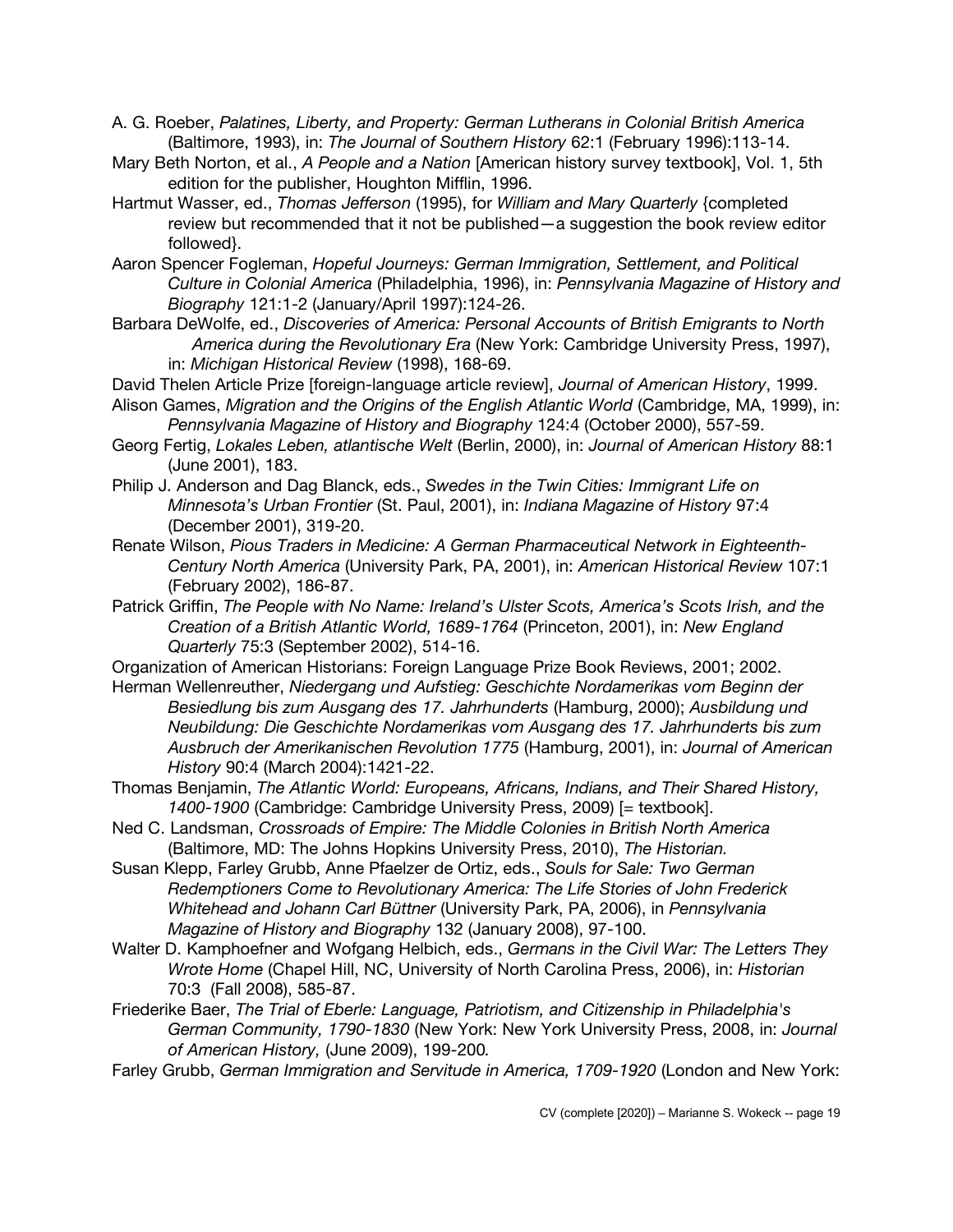Routledge, 2011), *International Journal of Maritime History* XXIV:1 (June 2012), 449-51. *The Correspondence of Heinrich Melchior Muehlenberg*, Volume 3, 1753-1756, translated and edited by Wolfgang Splitter and Timothy J. Wengert (Rockland, ME: Picton Press, 2009), in: *Pennsylvania Magazine of History and Biography*, 134 (July 2010), 289-90.

- Farley Grubb, *German Immigration and Servitude in America, 1709-1920* (London and New York: Routledge, 2011), *International Journal of Maritime History* XXIV:1 (June 2012), 449-51.
- Review (for OAH Willi Paul Adams Award) of Dominik Nagle, *No Part of the Mother country, but Distinct Dimensions—Law, State Formation and Governance in England, Massachusetts and South Carolina* (November 2016).
- Andrew R. Murphy, *Liberty, Conscience& Toleration: The Political Thought of William Penn* (Oxford University Press, 2016), *Journal of Church and State,* 59:2 (June 2017), 326-27.
- Andrew R. Murphy, *William Penn: A Life* (New York: Oxford University Press, 2018), *Journal of American History*, [2020].

Reviewer of manuscripts submitted to journals, presses, and professional organizations (including reviews of grant and award applications to agencies and foundations): *American Historical Review Atlantic Studies* Broadview Press Bucknell University Press Center for Scotch-Irish Studies *(Journal of Scotch-Irish Studies*) Chicago University Press Cornell University Press *Economic History Review* Evans Brothers, London *Family History* D.C. Heath The Johns Hopkins University Press *Journal of American History Journal of Church and State Journal of Early American History* National Endowment for the Humanities New York University Press Organization of American Historians (Foreign Language Book Prize) Pennsylvania German Society (Pennsylvania German History and Culture Series) *Pennsylvania History The Pennsylvania Magazine of History and Biography* The Penn State University Press *Resources for American Literary Study* Routledge Press, London *The William and Mary Quarterly Yearbook of German-American Studies*

#### Consulting

Academic program reviews and peer reviews of promotion and tenure dossiers (outside of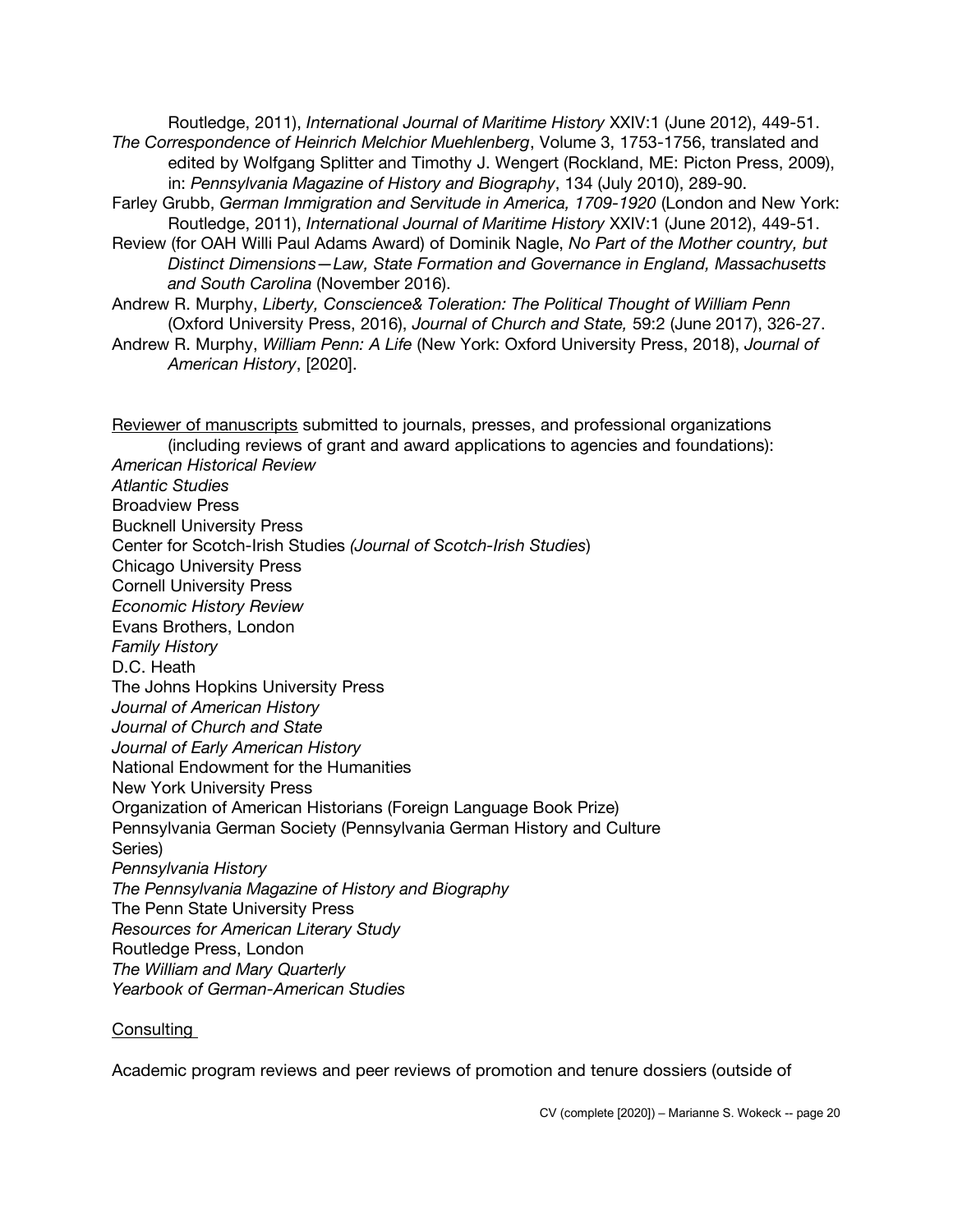IUPUI); teaching; and mentoring of future faculty teaching fellows and current faculty.

- Tuning EU/USA and Tuning History, higher education reform efforts (statewide; nationally; internationally; with national focus on history, a project of the American Historical Association (AHA); in partnership with Indiana Commission of Higher Education (CHE); Institute for Evidence Based Change (IEBC) supported by the Lumina Foundation, 2010- 2016.
- Curriculum to Career Choices (CtCC) *SmartPathways*, project director, Institute for Evidence Based Change, 2016-2018.

# **PRINT AND ELECTRONIC PUBLICATIONS**:

with a principle focus on research:

- "Cultural Persistence and Adaptation: The Germans of Lancaster County, Pennsylvania, 1729- 1776," *Business and Economic History,* Second Series 7 (1978), 113-27.
- **\***"The Flow and the Composition of German Immigration to Philadelphia, 1727-1775, *Pennsylvania Magazine of History and Biography* 105 (1981), 249-78.
- \*"German Immigration to Colonial Pennsylvania: Prototype of a Transatlantic Mass Migration," *America and the Germans: An Assessment of a Three-Hundred-Year History,* vol. 1, editors Frank Trommler and Joseph McVeigh (Philadelphia: University of Pennsylvania Press, 1985), 3-13.
- \*"Deutsche Einwanderung in die Nordamerikanischen Kolonien. Prototyp einer transatlantischen Massenwanderung," *Amerika und die Deutschen. Bestandaufnahme einer 300jährigen Geschichte*, editor Frank Trommler (Opladen: Westdeutscher Verlag, 1986), 29-39.
- **\***"Passengers and Promoters: The German Immigrant Trade, 1683-1775," *The World of William Penn*, editors Richard S. Dunn and Mary Maples Dunn (Philadelphia: University of Pennsylvania Press, 1986), 259-78.
- "Educational Opportunity, Guaranteed Employment, or Last Resort? Indentured Servitude among Immigrants from Germany and Ireland," *The Report,* 40 (1986), 57-76.
- \*Editor, with Joy Wiltenburg, Craig W. Horle, and Alison Duncan Hirsch, *The Papers of William Penn,* Volume Three (1685-1700), Richard S. Dunn and Mary Maples Dunn, general editors (Philadelphia: University of Pennsylvania Press, 1986).
- \*Editor, with Craig W. Horle, Alison Duncan Hirsch, and Joy Wiltenburg, *The Papers of William Penn,* Volume Four (1701-1718), Richard S. Dunn and Mary Maples Dunn, general editors (Philadelphia: University of Pennsylvania Press, 1987).
- **\***"German and Irish Immigration to Colonial Philadelphia," *Proceedings of the American Philosophical Society,* 133, #2 (June 1989):128-43.
- **\***Craig W. Horle and Marianne S. Wokeck, *Lawmaking and Legislators in Pennsylvania. A Biographical Dictionary,* Volume One: 1682-1709 [author and co-editor] (Philadelphia: University of Pennsylvania Press, 1991).
- **\***"Harnessing the Lure of the 'Best Poor Man's Country': The Dynamics of German-speaking Immigration to British North America, 1683-1783," *To Make America: European Emigration in the Early Modern Period,* editors Ida Altman and James Horn (Berkeley: University of California Press, 1991), 204-43.
- "Early Settlement and Peacetime Politics (1680-1750)," *A Guide to the History of Pennsylvania,* editors Dennis B. Downey and Francis J. Bremer (Westport, CT: Greenwood Press, 1993), 57-89.
- **\***"Irish Immigration to the Delaware Valley before the American Revolution," *Proceedings of the Royal Irish Academy* 96:C5 (1996):103-35.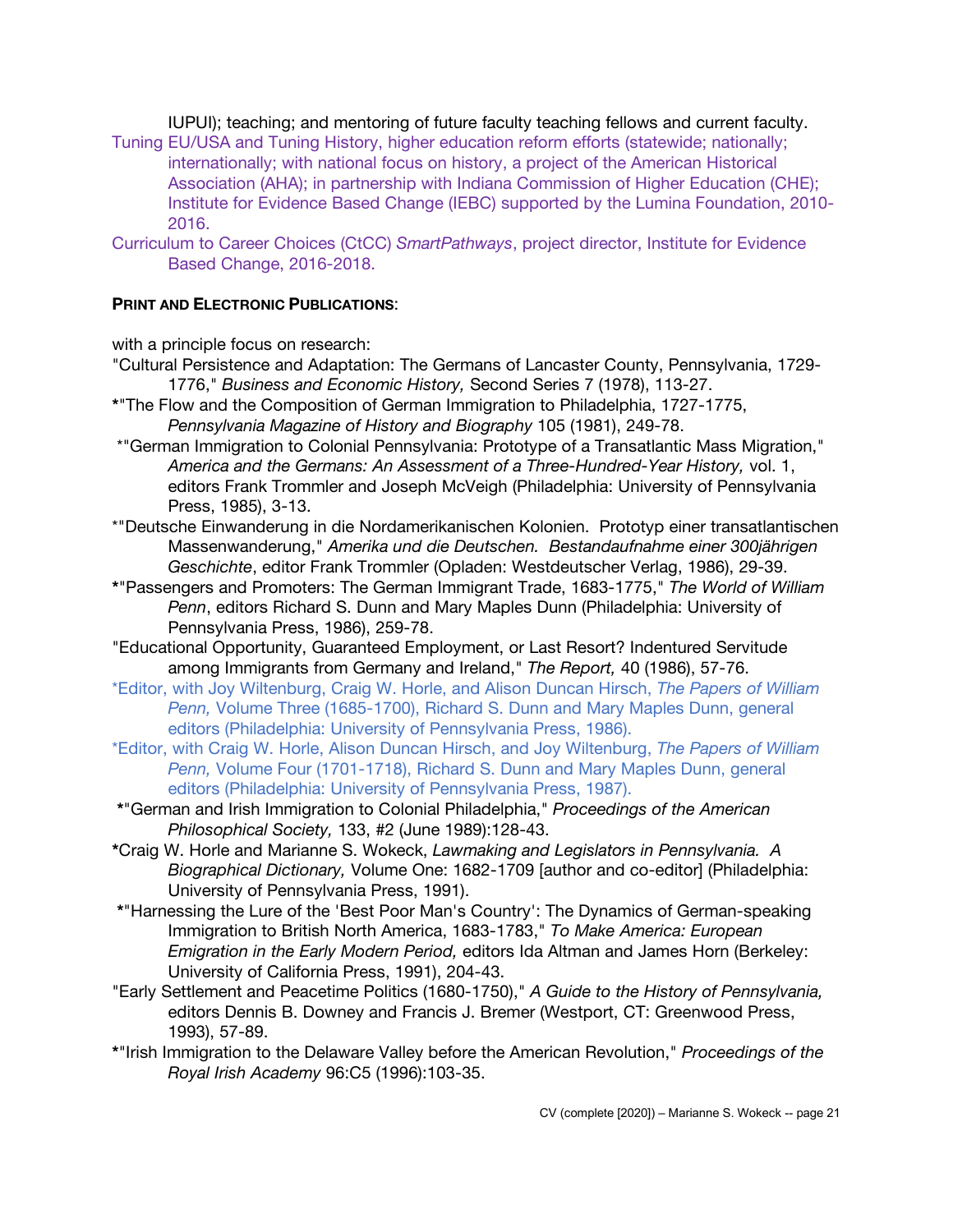- \*"Capitalizing on Hope: Transporting German Emigrants across the Atlantic before the American Revolution," *Amerikastudien/American Studies* 42:3 (1997), 345-56.
- \*"'The Desert Is Vast and the Sheep are Dispersed': Muhlenberg's Views of the Immigrant Church," *Henry Melchior MuhlenbergBThe Roots of 250 Years of Organized Lutheranism in North America*, editor John W. Kleiner (Lewiston, NY: Edwin Mellen Press, 1998), 85- 106.
- \**Trade in Strangers: The Beginnings of Mass Migration to North America* (University Park, PA: Penn State University Press, 1999).
- \*"German Settlements in the North American Colonies: A Patchwork of Cultural Assimilation and Persistence," *In Search of Peace and Prosperity. New Settlements in Eighteenth-Century Europe and America*, editors Hartmut Lehmann, Hermann Wellenreuther, and Renate Wilson (University Park, PA: Pennsylvania State University Press, 2000), 191-216.
- \*"German Speakers," *Encyclopedia of American Cultural and Intellectual History,* editors Mary Kupiec Cayton and Peter W. Williams, (New York: Charles Scribner=s Sons, 2001), vol. II:343-53.
- \*Editor with Herman J. Saatkamp, William Holzberger, and Kristine W. Frost, *The Letters of George Santayana: Book One, [1868]-1909*, *The Works of George Santayana*, vol. V, general editor Herman J. Saatkamp, (Cambridge, MA: MIT Press, 2001).
- \*Editor with Herman J. Saatkamp, William Holzberger, and Kristine W. Frost, *The Letters of George Santayana: Book Two, 1910-1920*. *The Works of George Santayana*, vol. V, general editor Herman J. Saatkamp, (Cambridge, MA: MIT Press, 2001).
- \*"German and Irish Immigration to Eighteenth-Century North America," *Free and Coerced Migration: Cultural and Economic Determinants and Consequences*, editor David Eltis (San Francisco: Stanford University Press, 2002), 152-75, 394-402.
- Editor, *Documentary Editing*, vol. 24:2-4 (June, September, December 2002); vol. 25:1, 2, 3, 4 (Spring, Summer, Fall, Winter 2003); vol. 26:1, 2, 3, 4 (Spring, Summer, Fall, Winter 2004; vol. 27: 1, 2, 3, 4 (Spring, Summer, Fall, Winter 2005); vol. 28: 1, 2, 3 (Spring, Summer, Fall 2006); vol. 29: 1+2 (Spring and Fall 2007).
- "Family and Servants: Critical Links in the Eighteenth-century Immigration Chain to the Delaware Valley," *Familia* 18 (2002), 1-21.
- \*Editor with Herman J. Saatkamp, William Holzberger, and Kristine W. Frost, *The Letters of George Santayana: Book Three, 1921-1927*. *The Works of George Santayana*, vol. V, general editor Herman J. Saatkamp (Cambridge, MA: MIT Press, 2002).
- \*Editor with Herman J. Saatkamp, William Holzberger, and Kristine W. Frost, *The Letters of George Santayana: Book Four, 1928-1932*. *The Works of George Santayana*, vol. V, general editor Herman J. Saatkamp (Cambridge, MA: MIT Press, 2002).
- \*Editor with Herman J. Saatkamp, William Holzberger, and Kristine W. Frost, *The Letters of George Santayana: Book Five, 1933-1936*. *The Works of George Santayana*, vol. V, general editor Herman J. Saatkamp (Cambridge, MA: MIT Press, 2003).
- \*Editor with William Holzberger, Herman J. Saatkamp, and Kristine W. Frost, *The Letters of George Santayana: Book Six, 1937-1940*. *The Works of George Santayana*, vol. V (Cambridge, MA: MIT Press, 2004).
- \*Editor with William Holzberger, Herman J. Saatkamp, and Kristine W. Frost, *The Letters of George Santayana: Book Seven, 1941-1947*. *The Works of George Santayana*, vol. V (Cambridge, MA: MIT Press, 2006) = award-winning edition.
- \*"The *Pfarrhaus* as Model in Defining German-American Identities," *The Impact of Halle Pietism on Colonial America and the Young United States*, editor Hans-Jürgen Grabbe (Stuttgart: Franz Steiner Verlag, 2008).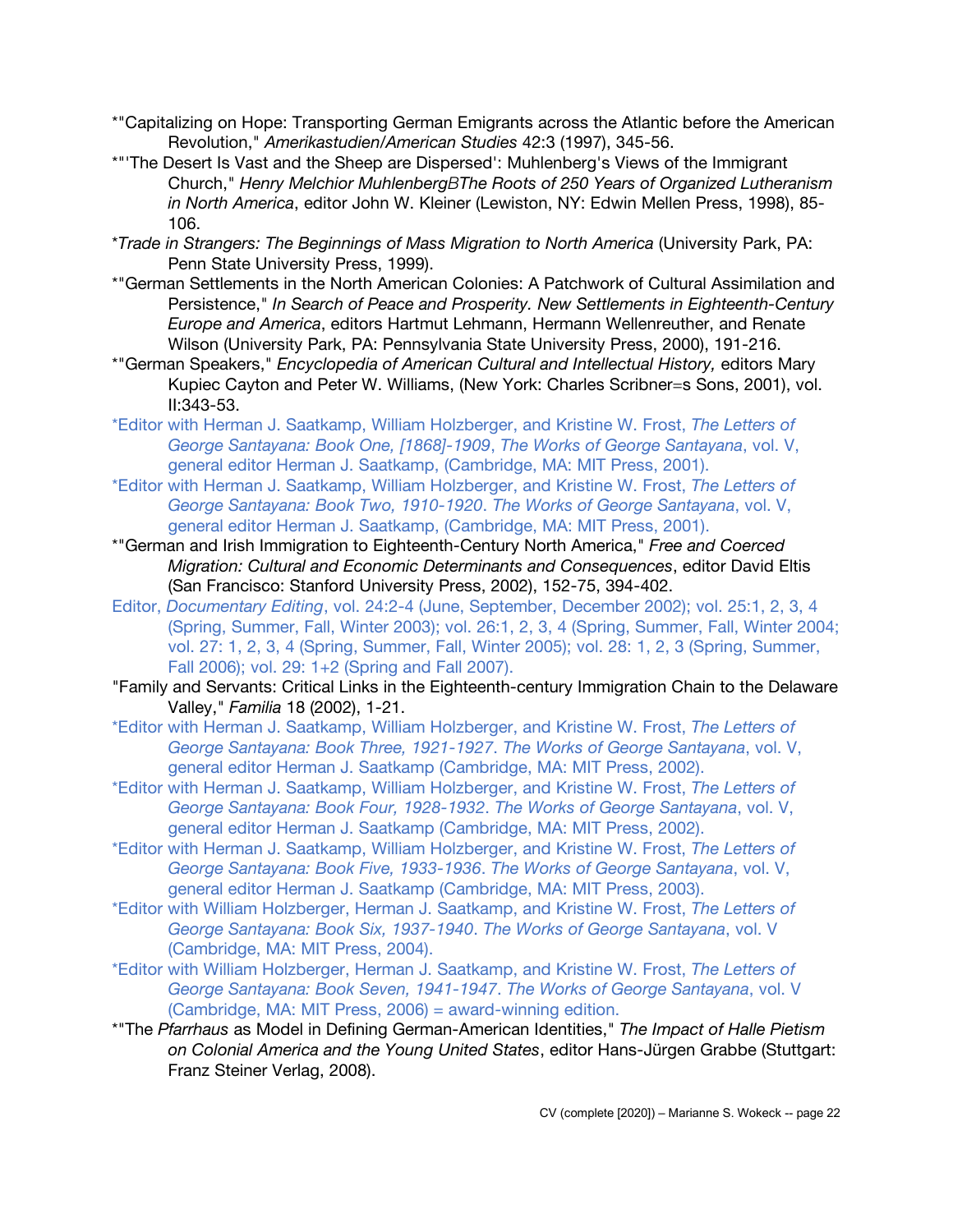- \*"The Role of the Pastor's Wife in the Pioneering Generation of Protestant German-speaking Clergy in the American Colonies," *Pious Pursuits*, editors, Michele Gillespie and John Beachy (New York: Berghahn Books, 2008).
- \*Editor with William Holzberger, Herman J. Saatkamp, Martin A. Coleman, and Kristine W. Frost, *The Letters of George Santayana: Book Eight, 1948-1952*. *The Works of George Santayana*, vol. V (Cambridge, MA: MIT Press, 2008) = award-winning edition.
- \*"Immigrant Kin and Indentured Servants: Fuel for Economic Growth in the Middle Colonies," *Backcountry Crucibles: The Lehigh Valley from Settlement to Steel*, editors Jean R. Soderlund and Catherine S. Parzynski (Bethlehem, PA: Lehigh University Press, 2008).
- \*"The Role of the Port of Debarkation in the Scotch-Irish Immigrants' Search for Land: New Castle, Delaware, 1710s-1770s," *Eighteenth-Century Emigration from Ulster to North America*, editors, Warren Hofstra (Knoxville: Tennessee University Press 2011).
- \*"Redemptioners," entry in Oxford's *Encyclopedia of American Social History,* 2011.
- \*"Re-thinking the Significance of the 1709 Mass Migration," in "*A Peculiar Mixture": German-Speaking People in the Middle Colonies from 1709 to the Revolutionary Age*, Jan Stieverman and Oliver Scheiding, editors, (University Park, PA: Pennsylvania State University Press, 2013).
- \*Editor with Martin A. Coleman, Kristine W. Frost, Johanna Resler, and David Spiech, *The Life of Reason, Book One: Reason in Common Sense*. *The Works of George Santayana*, vol. VII (Cambridge, MA: MIT Press, 2011).
- \*Editor with Martin A. Coleman, Kristine W. Frost, Johanna Resler, and David Spiech, *The Life of Reason, Book Two: Reason in Society*. *The Works of George Santayana*, vol. VII (Cambridge, MA: MIT Press, 2013).
- \*Editor with Martin A. Coleman, Kristine W. Frost, Kellie Dawson, and David Spiech, *The Life of Reason, Book Three: Reason in Religion*. *The Works of George Santayana*, vol. VII (Cambridge, MA: MIT Press, 2014).
- "Emigrants," entry in *Princeton Companion to Atlantic History,* edited by Joseph Miller, (Princeton, NJ: Princeton University Press, 2014), 182-85.
- \*\*Editor, "German Immigrant Business Biographies," Immigrants Entrepreneurship: German-American Business Biographies, 1720 to the Present, Volume 1, German Historical Institute, Washington, DC, 2016, http://www.immigrantentrepreneurship.org/ = online publication.
- \*Editor with Martin A. Coleman, Kristine W. Frost, Kellie Dawson, and David Spiech, *The Life of Reason, Book Four: Reason in Art*. *The Works of George Santayana*, vol. VII (Cambridge, MA: MIT Press, 2015).
- \*Editor with Martin A. Coleman, Kristine W. Frost, Kellie Dawson, and David Spiech, *The Life of Reason, Book Five: Reason in Science*. *The Works of George Santayana*, vol. VII (Cambridge, MA: MIT Press, 2016).
- "Weighing the Risks of Relocation in the Face of Crises: How German-Speaking Migrants forged Transatlantic Pathways in the 18<sup>th</sup> Century," in: James, D. Boyd. Editor, *Fleeing Europe*, *Finding Philadelphia: Integration, Crisis, and the Migration of 1816-17. Yearbook of German-American Studies*, Supplemental Issue, Vol. 5, 2019, 5-17.